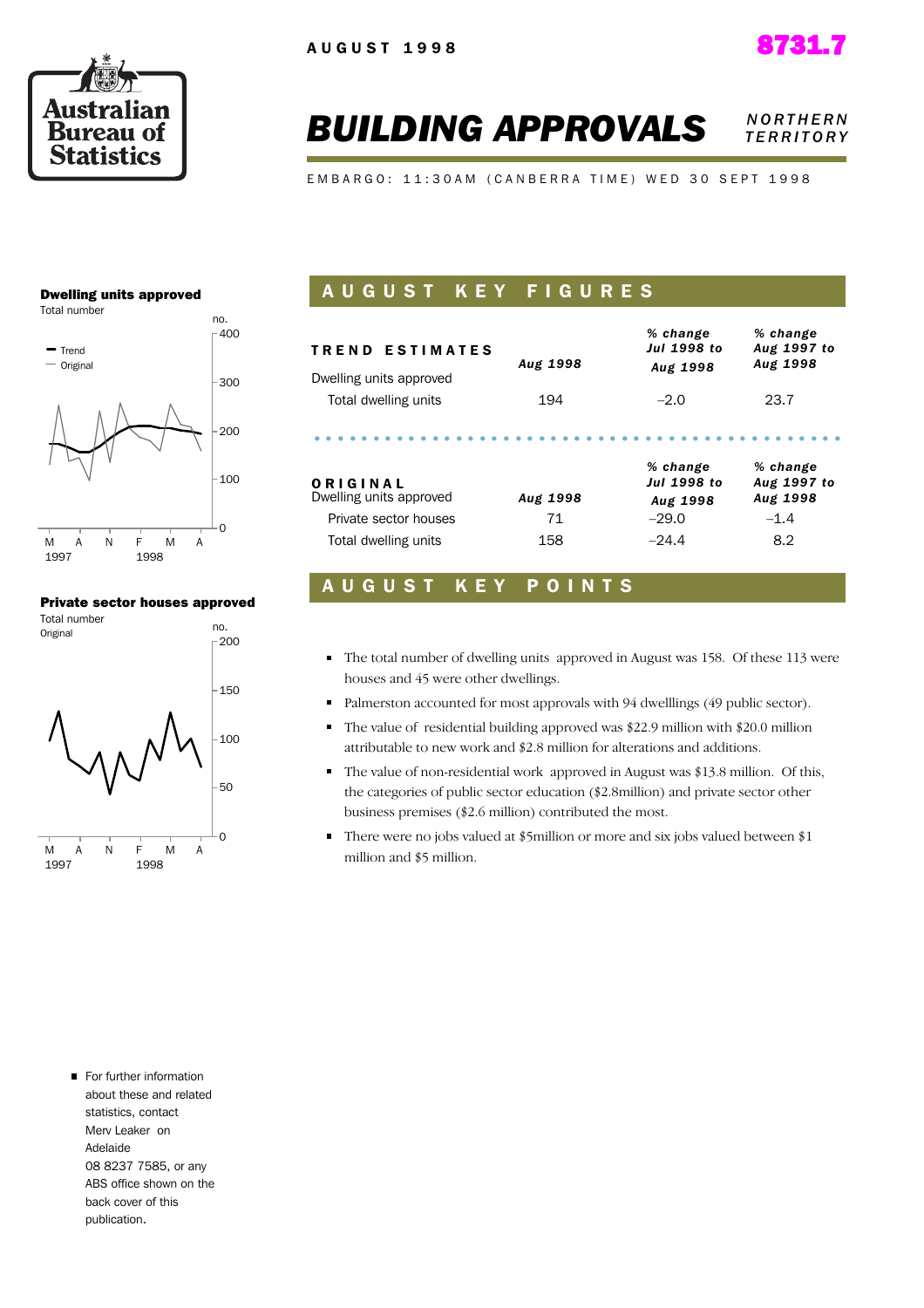### N O T E S

| FORTHCOMING ISSUES    | <b>ISSUE</b>                                      | <b>RELEASE DATE</b> |  |  |  |  |
|-----------------------|---------------------------------------------------|---------------------|--|--|--|--|
|                       |                                                   |                     |  |  |  |  |
|                       | September 1998                                    | 2 November 1998     |  |  |  |  |
|                       | October 1998<br>1 December 1998                   |                     |  |  |  |  |
|                       | November 1998                                     | 7 January 1999      |  |  |  |  |
|                       | December 1998                                     | 3 February 1999     |  |  |  |  |
|                       | January 1999                                      | 2 March 1999        |  |  |  |  |
|                       |                                                   |                     |  |  |  |  |
|                       |                                                   |                     |  |  |  |  |
| CHANGES IN THIS ISSUE | There are no changes in this issue.               |                     |  |  |  |  |
|                       |                                                   |                     |  |  |  |  |
|                       |                                                   |                     |  |  |  |  |
| DATA NOTES            | There are no notes about the data for this issue. |                     |  |  |  |  |
|                       |                                                   |                     |  |  |  |  |
|                       |                                                   |                     |  |  |  |  |
| REVISIONS THIS MONTH  |                                                   |                     |  |  |  |  |
|                       | There are no significant revisions this month.    |                     |  |  |  |  |
|                       |                                                   |                     |  |  |  |  |
|                       |                                                   |                     |  |  |  |  |

Dan Black Acting Regional Director, Northern Territory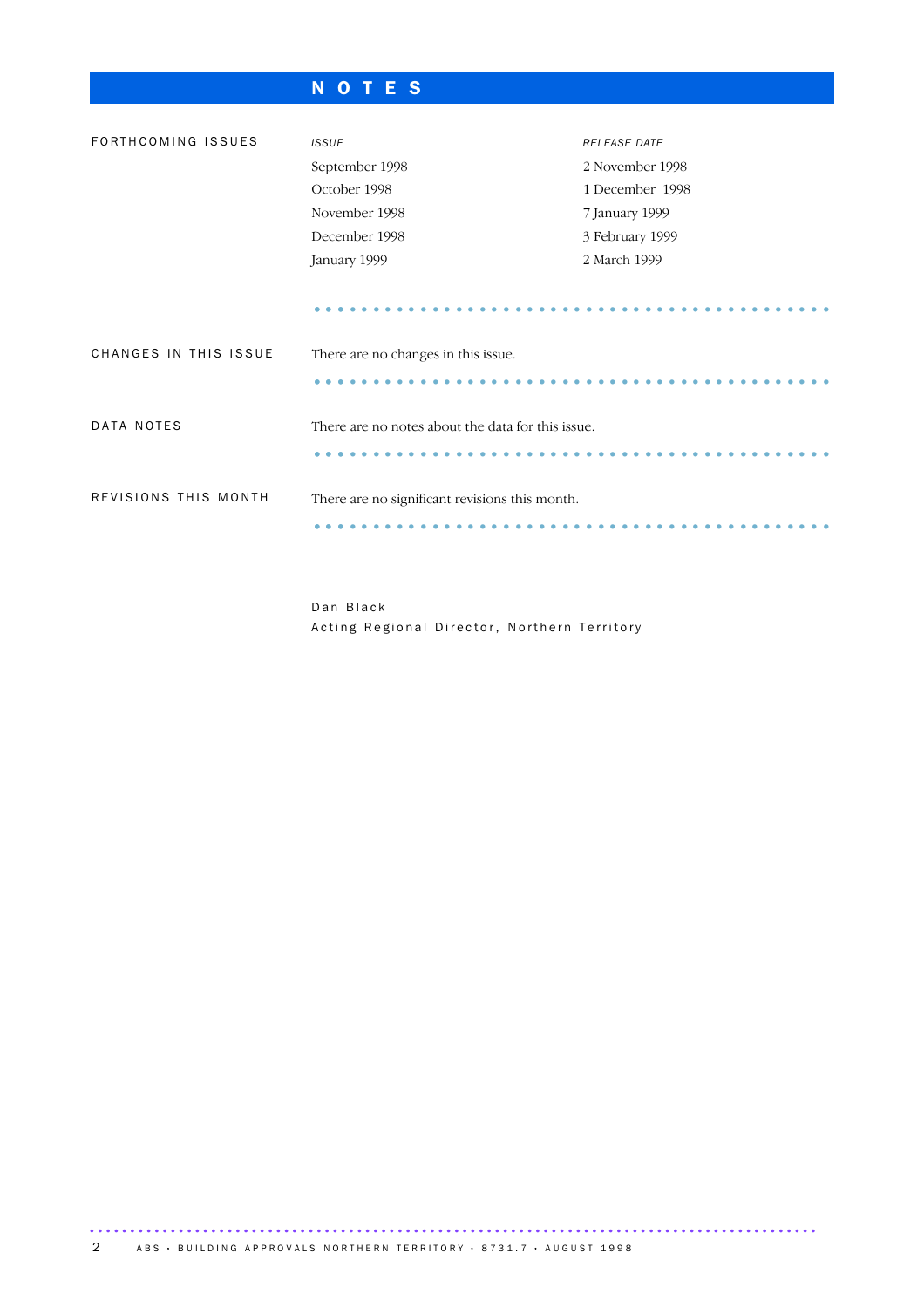

## <sup>1</sup> DWELLING UNITS APPROVED: Original and Trend ................................................................

HOUSES.................. OTHER DWELLINGS(a).. TOTAL DWELLING UNITS................

|                      | Private<br>sector | Public<br>sector | Total   | Private<br>sector | Public<br>sector        | Total | Private<br>sector | Public<br>sector | Total   | Trend estimate |
|----------------------|-------------------|------------------|---------|-------------------|-------------------------|-------|-------------------|------------------|---------|----------------|
| Period               | no.               | no.              | no.     | no.               | no.                     | no.   | no.               | no.              | no.     | no.            |
|                      |                   |                  |         |                   |                         |       |                   |                  |         |                |
| 1995-96              | 838               | 97               | 935     | 396               | 121                     | 517   | 1 2 3 4           | 218              | 1452    | n.a.           |
| 1996-97              | 909               | 203              | 1 1 1 2 | 837               | 38                      | 875   | 1746              | 241              | 1987    | n.a.           |
| 1997-98              | 946               | 308              | 1 2 5 4 | 883               | 81                      | 964   | 1829              | 389              | 2 2 1 8 | n.a.           |
| 2 months to Aug 1997 | 152               | 39               | 191     | 92                | $\mathbf 0$             | 92    | 244               | 39               | 283     | n.a.           |
| 2 months to Aug 1998 | 171               | 116              | 287     | 66                | 14                      | 80    | 237               | 130              | 367     | n.a.           |
| 1997                 |                   |                  |         |                   |                         |       |                   |                  |         |                |
| June                 | 129               | 32               | 161     | 92                | $\mathbf 0$             | 92    | 221               | 32               | 253     | 174            |
| July                 | 80                | 3                | 83      | 54                | $\mathbf 0$             | 54    | 134               | 3                | 137     | 165            |
| August               | 72                | 36               | 108     | 38                | 0                       | 38    | 110               | 36               | 146     | 157            |
| September            | 64                | 9                | 73      | 23                | 2                       | 25    | 87                | 11               | 98      | 156            |
| October              | 87                | 48               | 135     | 105               | $\overline{\mathbf{c}}$ | 107   | 192               | 50               | 242     | 168            |
| November             | 43                | 26               | 69      | 66                | $\mathbf 0$             | 66    | 109               | 26               | 135     | 184            |
| December             | 87                | 28               | 115     | 142               | 0                       | 142   | 229               | 28               | 257     | 199            |
| 1998                 |                   |                  |         |                   |                         |       |                   |                  |         |                |
| January              | 63                | 41               | 104     | 103               | $\mathbf 0$             | 103   | 166               | 41               | 207     | 209            |
| February             | 57                | 18               | 75      | 49                | 64                      | 113   | 106               | 82               | 188     | 211            |
| March                | 99                | 22               | 121     | 58                | $\mathbf 0$             | 58    | 157               | 22               | 179     | 210            |
| April                | 78                | 23               | 101     | 45                | 13                      | 58    | 123               | 36               | 159     | 207            |
| May                  | 128               | 15               | 143     | 113               | $\mathbf 0$             | 113   | 241               | 15               | 256     | 205            |
| June                 | 88                | 39               | 127     | 87                | $\mathbf 0$             | 87    | 175               | 39               | 214     | 202            |
| July                 | 100               | 74               | 174     | 35                | $\mathbf 0$             | 35    | 135               | 74               | 209     | 198            |
| August               | 71                | 42               | 113     | 31                | 14                      | 45    | 102               | 56               | 158     | 194            |

(a) See Glossary for definition.

.......................................................................................... A B S · BUIL DIN G APPROVALS NORTHERN TERRITORY · 8731.7 · AUGUST 1998 3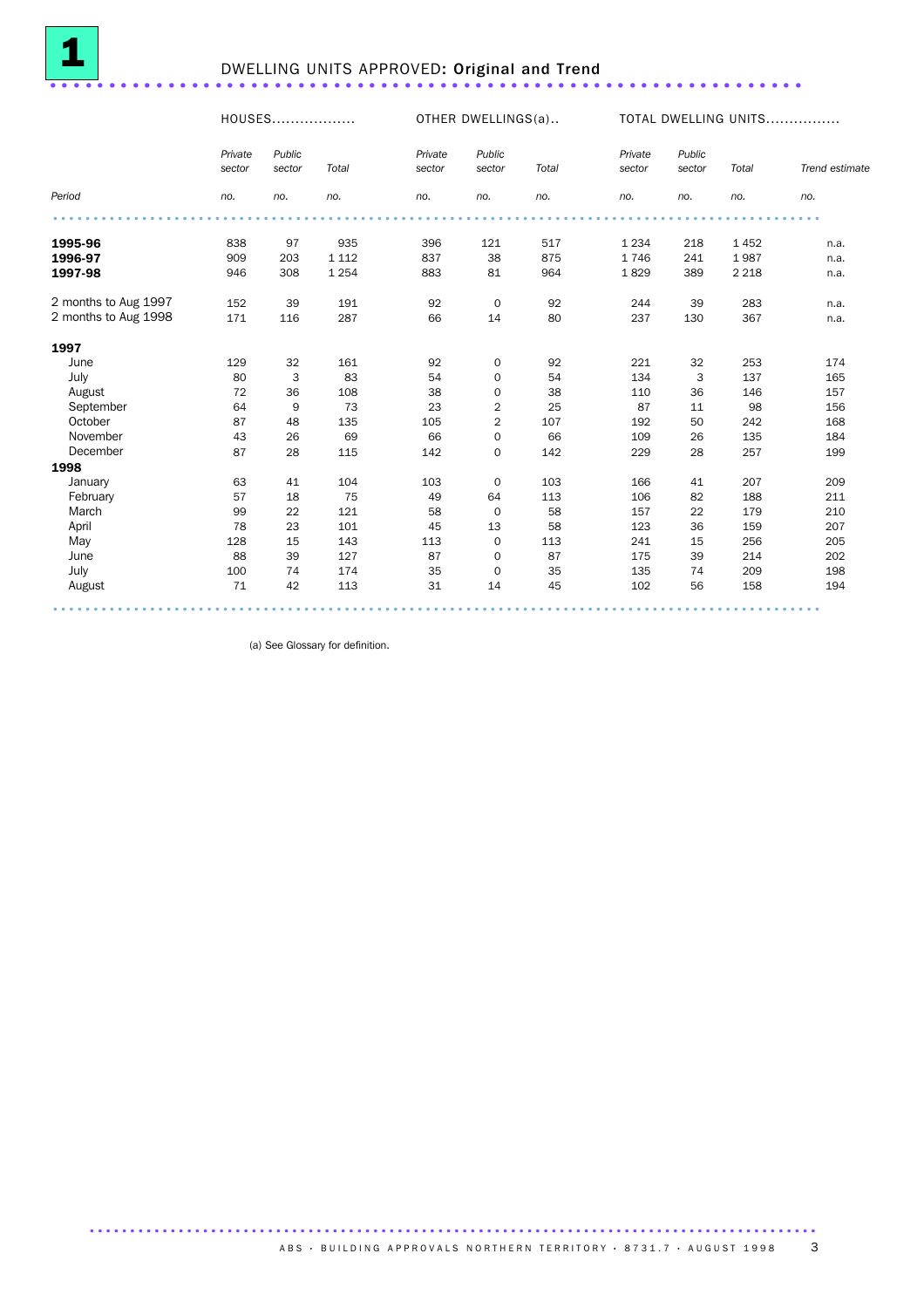

## <sup>2</sup> VALUE OF BUILDING APPROVED: Original ................................................................

|                      |            |                     | Alterations &           |             |             |                       |
|----------------------|------------|---------------------|-------------------------|-------------|-------------|-----------------------|
|                      |            | New other           | additions to            | Total       | Non-        |                       |
|                      |            | residential         | residential             | residential | residential |                       |
| Period               | New houses | building            | buildings(a)            | building    | building    | <b>Total building</b> |
|                      |            |                     | PRIVATE SECTOR (\$'000) |             |             |                       |
|                      | 83 369     |                     | 21 398                  |             |             |                       |
| 1995-96              |            | 38 318              |                         | 143 085     | 112 754     | 255 839               |
| 1996-97              | 108 382    | 70 015              | 20 162                  | 198 558     | 153 401     | 351 959               |
| 1997-98              | 120 218    | 101 354             | 19 630                  | 241 202     | 102 259     | 343 462               |
| 2 months to Aug 1997 | 19 996     | 8488                | 3 500                   | 31 984      | 15 780      | 47 765                |
| 2 months to Aug 1998 | 23 139     | 6 3 6 8             | 4 2 8 8                 | 33 794      | 14 177      | 47971                 |
| 1997                 |            |                     |                         |             |             |                       |
| June                 | 15 6 66    | 10 283              | 2 1 7 2                 | 28 121      | 16 546      | 44 667                |
| July                 | 10 510     | 4 7 3 1             | 1819                    | 17 060      | 8928        | 25 988                |
| August               | 9487       | 3757                | 1681                    | 14 9 24     | 6852        | 21 7 7 6              |
| September            | 8 4 8 4    | 1458                | 1 1 0 2                 | 11 044      | 5833        | 16876                 |
| October              | 10 349     | 7983                | 1554                    | 19886       | 7 7 1 8     | 27 603                |
| November             | 4677       | 5 7 1 4             | 1 0 3 2                 | 11 4 23     | 4 2 3 2     | 15 655                |
| December             | 10 4 81    | 14 045              | 2 3 7 1                 | 26 897      | 6377        | 33 2 7 4              |
| 1998                 |            |                     |                         |             |             |                       |
| January              | 6854       | 21 657              | 1 3 1 3                 | 29825       | 2918        | 32 743                |
|                      |            |                     |                         |             |             |                       |
| February             | 7 5 9 1    | 2921                | 1 4 0 7                 | 11 919      | 7 4 6 0     | 19 3 7 9              |
| March                | 13 937     | 4879                | 1 3 5 2                 | 20 168      | 13 654      | 33 822                |
| April                | 8967       | 5 4 0 3             | 922                     | 15 29 1     | 9 0 9 6     | 24 387                |
| May                  | 17 089     | 13 673              | 3 0 4 4                 | 33 806      | 8 3 9 2     | 42 198                |
| June                 | 11 792     | 15 135              | 2 0 3 4                 | 28 961      | 20 799      | 49 760                |
| July                 | 13 909     | 3 4 8 5             | 1925                    | 19 319      | 6803        | 26 122                |
| August               | 9 2 3 0    | 2883                | 2 3 6 3                 | 14 4 7 5    | 7 3 7 4     | 21850                 |
|                      |            |                     | PUBLIC SECTOR (\$'000)  |             |             |                       |
|                      |            |                     |                         |             |             |                       |
| 1995-96              | 15 4 73    | 7 640               | 6028                    | 29 141      | 109 290     | 138 430               |
| 1996-97              | 29 083     | 2 3 3 7             | 3 1 8 0                 | 34 600      | 87 848      | 122 448               |
| 1997-98              | 43 637     | 8 2 2 4             | 8 1 3 7                 | 59 999      | 145 294     | 205 292               |
| 2 months to Aug 1997 | 6 2 5 5    | 0                   | 325                     | 6579        | 26 393      | 32972                 |
| 2 months to Aug 1998 | 18 210     | 1 1 6 0             | 998                     | 20 368      | 39 201      | 59 569                |
| 1997                 |            |                     |                         |             |             |                       |
| June                 | 4 0 4 1    | 0                   | 213                     | 4 2 5 3     | 5857        | 10 110                |
| July                 | 524        | 0                   | 65                      | 589         | 22 710      | 23 299                |
| August               | 5 7 3 1    | 0                   | 260                     | 5990        | 3 6 8 3     | 9673                  |
| September            | 1525       | 295                 | $\mathbf 0$             | 1820        | 3 5 0 5     | 5 3 2 5               |
| October              | 7 2 3 4    | 150                 | 750                     | 8 1 3 4     | 15 938      | 24 071                |
| November             | 2820       | $\mathsf{O}\xspace$ | 22                      | 2841        | 400         | 3 2 4 1               |
| December             | 4072       | 0                   | 200                     | 4 2 7 2     | 19 751      | 24 0 23               |
|                      |            |                     |                         |             |             |                       |
| 1998                 |            |                     |                         |             |             |                       |
| January              | 5 7 5 8    | 0                   | 473                     | 6 2 3 1     | 13 4 54     | 19 684                |
| February             | 2 7 4 1    | 6479                | 2 8 1 2                 | 12 031      | 12 099      | 24 130                |
| March                | 2 7 6 7    | 0                   | 654                     | 3 4 2 1     | 1 2 7 3     | 4 6 9 3               |
| April                | 2 5 3 9    | 1 300               | 2 2 4 5                 | 6 0 8 4     | 12 801      | 18885                 |
| May                  | 2 0 8 1    | 0                   | 658                     | 2 7 3 9     | 31 477      | 34 217                |
| June                 | 5848       | $\mathsf{O}\xspace$ | $\mathsf{O}\xspace$     | 5848        | 8 2 0 4     | 14 052                |
| July                 | 11 4 4 3   | 0                   | 538                     | 11 981      | 32 796      | 44 7 78               |
| August               | 6767       | 1 1 6 0             | 459                     | 8 3 8 6     | 6 4 0 5     | 14 791                |
|                      |            |                     |                         |             |             |                       |

(a) Refer to Explanatory Notes paragraph 12.

4 ABS · BUILDING APPROVALS NORTHERN TERRITORY · 8731.7 · AUGUST 1998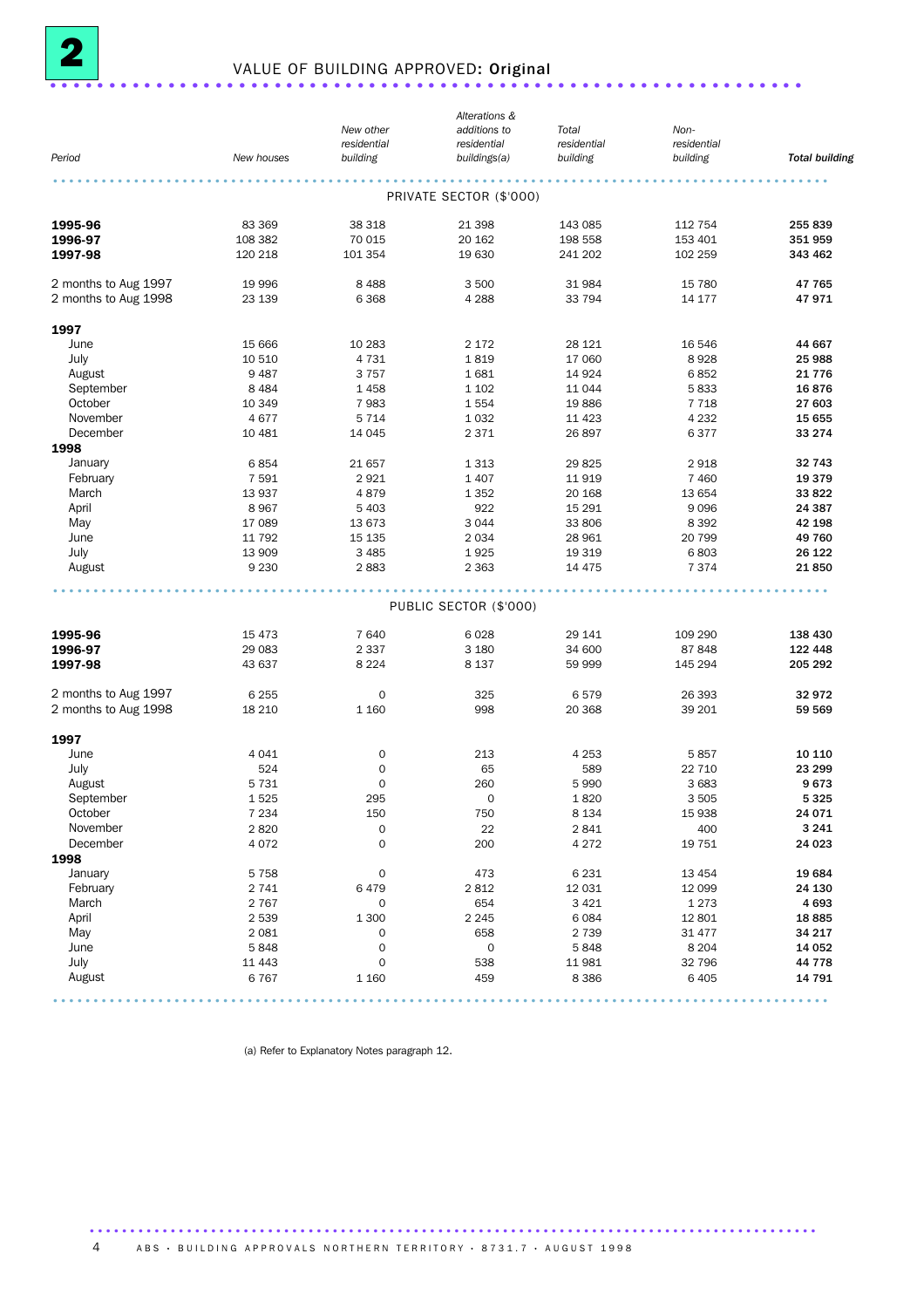

## 2 VALUE OF BUILDING APPROVED: Original *continued* ................................................................

|                      |            |             | Alterations &  |             |             |                       |
|----------------------|------------|-------------|----------------|-------------|-------------|-----------------------|
|                      |            | New other   | additions to   | Total       | Non-        |                       |
|                      |            | residential | residential    | residential | residential |                       |
| Period               | New houses | building    | buildings(a)   | building    | building    | <b>Total building</b> |
|                      |            |             |                |             |             |                       |
|                      |            |             | TOTAL (\$'000) |             |             |                       |
| 1995-96              | 98 842     | 45 958      | 27 4 26        | 172 226     | 222 043     | 394 269               |
| 1996-97              | 137 465    | 72 352      | 23 341         | 233 159     | 241 249     | 474 407               |
| 1997-98              | 163 855    | 109 578     | 27 768         | 301 201     | 247 553     | 548 754               |
| 2 months to Aug 1997 | 26 25 1    | 8 4 8 8     | 3825           | 38 563      | 42 173      | 80 736                |
| 2 months to Aug 1998 | 41 349     | 7 5 28      | 5 2 8 5        | 54 162      | 53 378      | 107 540               |
| 1997                 |            |             |                |             |             |                       |
| June                 | 19 707     | 10 283      | 2 3 8 5        | 32 374      | 22 402      | 54 7 7 7              |
| July                 | 11034      | 4 7 3 1     | 1884           | 17 649      | 31 638      | 49 287                |
| August               | 15 217     | 3 7 5 7     | 1940           | 20 914      | 10 535      | 31 4 4 9              |
| September            | 10 009     | 1753        | 1 1 0 2        | 12 863      | 9 3 3 8     | 22 201                |
| October              | 17 583     | 8 1 3 3     | 2 3 0 4        | 28 0 19     | 23 655      | 51 675                |
| November             | 7497       | 5 7 1 4     | 1 0 5 4        | 14 264      | 4 6 3 2     | 18896                 |
| December             | 14 553     | 14 045      | 2571           | 31 169      | 26 1 28     | 57 297                |
| 1998                 |            |             |                |             |             |                       |
| January              | 12 612     | 21 657      | 1786           | 36 055      | 16 372      | 52 4 2 7              |
| February             | 10 331     | 9 4 0 0     | 4 2 1 9        | 23 950      | 19 559      | 43 509                |
| March                | 16 704     | 4879        | 2 0 0 5        | 23 588      | 14 9 27     | 38 515                |
| April                | 11 506     | 6 703       | 3 1 6 6        | 21 375      | 21897       | 43 27 2               |
| May                  | 19 170     | 13 673      | 3702           | 36 545      | 39 869      | 76 414                |
| June                 | 17 640     | 15 135      | 2034           | 34 809      | 29 003      | 63 812                |
| July                 | 25 35 2    | 3 4 8 5     | 2 4 6 4        | 31 300      | 39 599      | 70899                 |
| August               | 15 9 97    | 4 0 4 3     | 2822           | 22 862      | 13 7 7 9    | 36 641                |

(a) Refer to Explanatory Notes paragraph 12.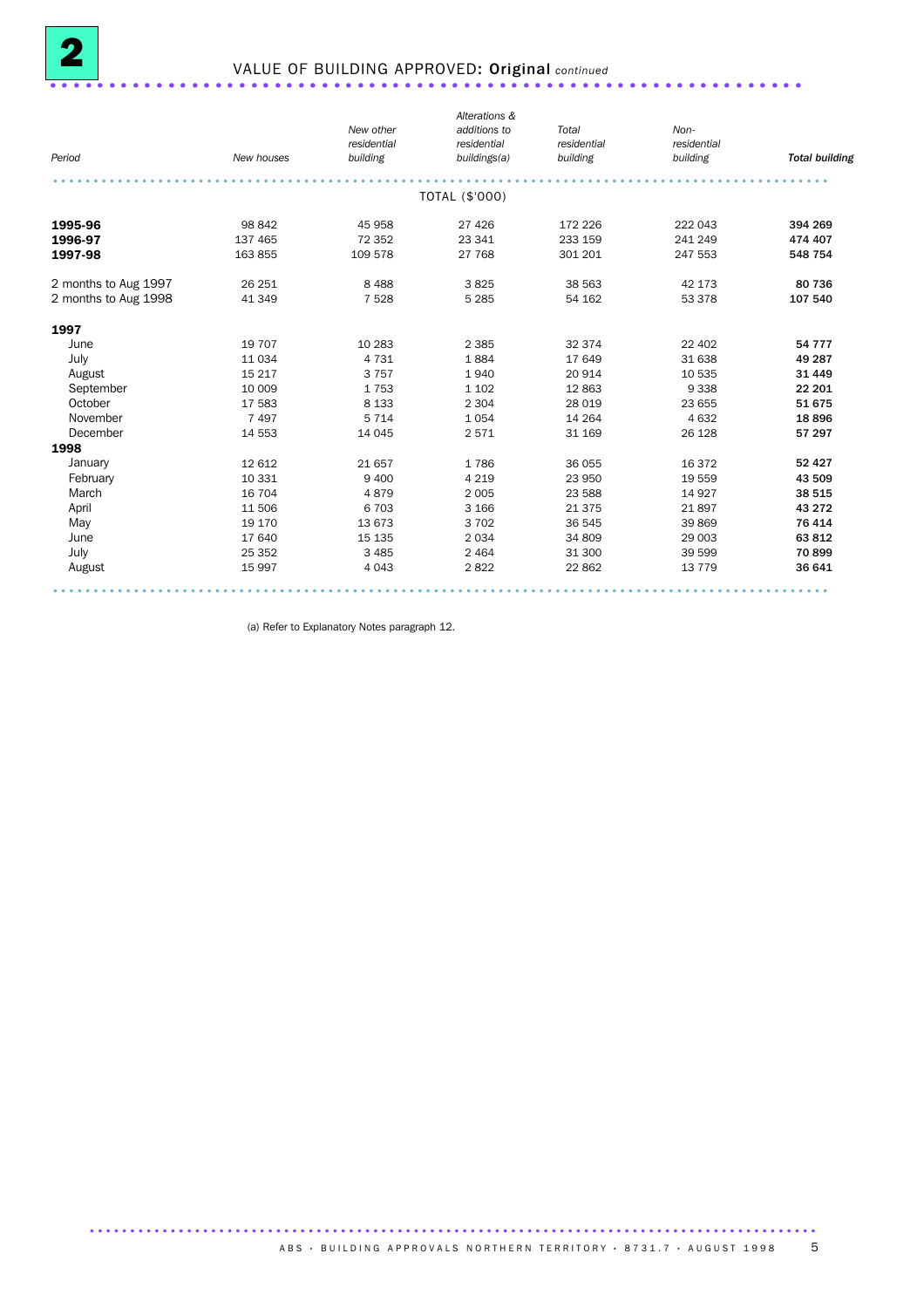

#### NEW OTHER RESIDENTIAL BUILDING .....................................................................

|                | <b>Total houses</b> | townhouses, etc. of                                                                                             | Semi-detached row or terrace houses, |                | Flats, units or apartments in a building of | Total                      | <b>Total new</b><br>residential<br>building |              |                    |                  |
|----------------|---------------------|-----------------------------------------------------------------------------------------------------------------|--------------------------------------|----------------|---------------------------------------------|----------------------------|---------------------------------------------|--------------|--------------------|------------------|
|                |                     |                                                                                                                 | Two or<br>more                       |                | One or two                                  | Three                      | Four or<br>more                             |              |                    |                  |
| Period         |                     | One storey                                                                                                      | storeys                              | Total          | storeys                                     | storeys                    | storeys                                     | Total        |                    |                  |
|                |                     |                                                                                                                 |                                      |                | DWELLING UNITS (Number)                     |                            |                                             |              |                    |                  |
|                |                     |                                                                                                                 |                                      |                |                                             |                            |                                             |              |                    |                  |
| 1995-96        | 931                 | 101                                                                                                             | 65                                   | 166            | 234                                         | 9                          | 96                                          | 339          | 505                | 1436             |
| 1996-97        | 1 1 0 5             | 136                                                                                                             | 81                                   | 217            | 236                                         | 27                         | 362                                         | 625          | 842                | 1947             |
| 1997-98        | 1 2 4 8             | 241                                                                                                             | 155                                  | 396            | 170                                         | 55                         | 335                                         | 560          | 956                | 2 2 0 4          |
| 1997           |                     |                                                                                                                 |                                      |                |                                             |                            |                                             |              |                    |                  |
| June           | 160                 | 6                                                                                                               | 14                                   | 20             | 8                                           | 0                          | 64                                          | 72           | 92                 | 252              |
| July           | 82                  | $\overline{2}$                                                                                                  | 14                                   | 16             | 20                                          | $\mathbf 0$                | 16                                          | 36           | 52                 | 134              |
| August         | 108                 | 9                                                                                                               | $\mathbf 0$                          | 9              | 13                                          | 15                         | $\mathbf 0$                                 | 28           | 37                 | 145              |
| September      | 73                  | $\overline{4}$                                                                                                  | $\mathbf 0$                          | $\overline{4}$ | 20                                          | $\mathbf 0$                | $\mathbf 0$                                 | 20           | 24                 | 97               |
| October        | 135                 | 35                                                                                                              | 31                                   | 66             | 29                                          | 0                          | 11                                          | 40           | 106                | 241              |
| November       | 69                  | 16                                                                                                              | $\overline{4}$                       | 20             | 18                                          | 12                         | 16                                          | 46           | 66                 | 135              |
| December       | 115                 | 21                                                                                                              | 10                                   | 31             | 27                                          | 18                         | 66                                          | 111          | 142                | 257              |
| 1998           |                     |                                                                                                                 |                                      |                |                                             |                            |                                             |              |                    |                  |
| January        | 103                 | $\mathbf 0$                                                                                                     | 5                                    | 5              | 4                                           | 0                          | 94                                          | 98           | 103                | 206              |
| February       | 75                  | 78                                                                                                              | 23                                   | 101            | 0                                           | $\mathbf 0$                | 10                                          | 10           | 111                | 186              |
| March          | 121                 | 18                                                                                                              | 21                                   | 39             | 9                                           | $\mathbf 0$                | 9                                           | 18           | 57                 | 178              |
| April          | 99                  | 13                                                                                                              | 9                                    | 22             | 26                                          | 10                         | $\mathbf 0$                                 | 36           | 58                 | 157              |
| May            | 141                 | 45                                                                                                              | 28                                   | 73             | $\overline{4}$                              | $\mathbf 0$                | 36                                          | 40           | 113                | 254              |
| June           | 127                 | $\mathbf 0$                                                                                                     | 10                                   | 10             | $\mathbf 0$                                 | $\mathbf 0$                | 77                                          | 77           | 87                 | 214              |
| July           | 173                 | 12                                                                                                              | $\mathbf 0$                          | 12             | $\mathbf 0$                                 | $\mathbf 0$                | 22                                          | 22           | 34                 | 207              |
| August         | 111                 | 13                                                                                                              | $\mathbf 0$                          | 13             | 21                                          | $\Omega$                   | 11                                          | 32           | 45                 | 156              |
|                |                     |                                                                                                                 |                                      |                | VALUE (\$'000)                              |                            |                                             |              |                    |                  |
|                |                     |                                                                                                                 |                                      |                |                                             |                            |                                             |              |                    |                  |
| 1995-96        | 98 842              | 8 1 2 9                                                                                                         | 8 1 0 3                              | 16 232         | 15 091                                      | 1 0 4 0                    | 13 595                                      | 29 7 26      | 45 958             | 144 800          |
| 1996-97        | 137 465             | 10 671                                                                                                          | 7 7 8 5                              | 18 457         | 16 4 54                                     | 2 0 0 0                    | 35 442                                      | 53 896       | 72 352             | 209817           |
| 1997-98        | 163 855             | 17 701                                                                                                          | 17 260                               | 34 960         | 14 903                                      | 4945                       | 54 770                                      | 74 618       | 109 578            | 273 433          |
| 1997           |                     |                                                                                                                 |                                      |                |                                             |                            |                                             |              |                    |                  |
| June           | 19 707              | 442                                                                                                             | 1721                                 | 2 1 6 3        | 520                                         | 0                          | 7 600                                       | 8 1 2 0      | 10 283             | 29 990           |
| July           | 11 0 34             | 185                                                                                                             | 1 4 7 0                              | 1655           | 1 2 7 6                                     | 0                          | 1800                                        | 3076         | 4 7 3 1            | 15765            |
| August         | 15 217              | 1 1 1 5                                                                                                         | 0                                    | 1 1 1 5        | 1467                                        | 1 1 7 5                    | 0                                           | 2642         | 3 7 5 7            | 18974            |
| September      | 10 009              | 463                                                                                                             | $\mathbf 0$                          | 463            | 1 2 9 0                                     | $\mathbf 0$                | $\mathbf 0$                                 | 1 2 9 0      | 1753               | 11 762           |
| October        | 17 583              | 2 5 0 2                                                                                                         | 3 0 9 0                              | 5 5 9 2        | 1641                                        | $\mathbf 0$                | 900                                         | 2541         | 8 1 3 3            | 25 7 15          |
| November       | 7497                | 1014                                                                                                            | 600                                  | 1614           | 1830                                        | 770                        | 1500                                        | 4 100        | 5 7 1 4            | 13 210           |
| December       | 14 5 53             | 1611                                                                                                            | 1 0 5 0                              | 2 661          | 2 3 7 9                                     | 1 400                      | 7 605                                       | 11 384       | 14 045             | 28 598           |
| 1998           |                     |                                                                                                                 |                                      |                |                                             |                            |                                             |              |                    |                  |
| January        | 12 612              | $\mathbf 0$                                                                                                     | 500                                  | 500            | 307                                         | $\mathbf 0$                | 20850                                       | 21 157       | 21 657             | 34 269           |
| February       | 10 3 31             | 4800                                                                                                            | 3 4 0 0                              | 8 2 0 0        | $\mathbf 0$                                 | $\mathbf 0$                | 1 200                                       | 1 200        | 9 4 0 0            | 19 731           |
| March          | 16 704              | 1 3 4 0                                                                                                         | 1580                                 | 2920           | 959                                         | $\mathbf 0$                | 1 0 0 0                                     | 1959         | 4879               | 21 583           |
| April          | 11 506              | 1 1 0 8                                                                                                         | 900                                  | 2 0 0 8        | 3 0 9 5                                     | 1 600                      | $\mathbf 0$                                 | 4695         | 6 703              | 18 209           |
| May            | 19 170              | 3 5 6 3                                                                                                         | 3 1 5 0                              | 6 7 1 3        | 660                                         | $\mathbf 0$                | 6 300                                       | 6960         | 13 673             | 32 842           |
| June           | 17 640              | 0                                                                                                               | 1520                                 | 1520           | $\mathbf 0$                                 | $\mathbf 0$                | 13 615                                      | 13 615       | 15 135             | 32 7 7 5         |
| July<br>August | 25 352<br>15 997    | 910<br>972                                                                                                      | $\mathsf{O}\xspace$<br>0             | 910<br>972     | $\mathsf{O}\xspace$<br>1781                 | $\mathbf 0$<br>$\mathbf 0$ | 2575<br>1 2 9 0                             | 2575<br>3071 | 3 4 8 5<br>4 0 4 3 | 28 837<br>20 040 |
|                |                     | $\begin{array}{cccccccccccccc} \bullet & \bullet & \bullet & \bullet & \bullet & \bullet & \bullet \end{array}$ |                                      |                | .                                           |                            |                                             | .            | .                  |                  |

(a) See Glossary for definition.

6 ABS · BUILDING APPROVALS NORTHERN TERRITORY · 8731.7 · AUGUST 1998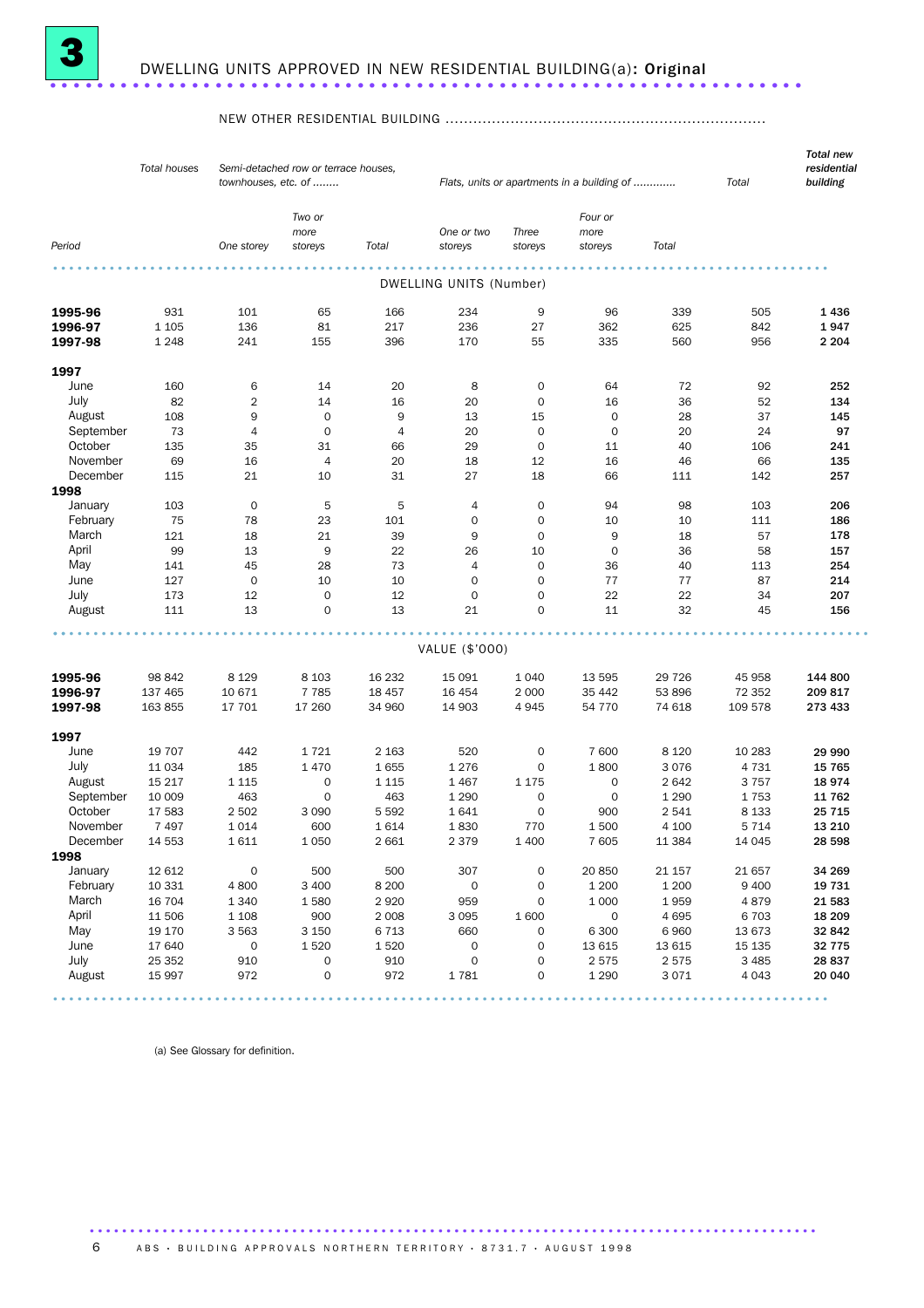

#### NEW OTHER RESIDENTIAL BUILDING.....................................................

|                                        | New<br>houses       |                     | Semi-detached, row or terrace<br>houses, townhouses, etc of |                     |                                   |                     | Flats, units or apartments in a building of |                     | Total               | <b>Total new</b><br>residential<br>building |
|----------------------------------------|---------------------|---------------------|-------------------------------------------------------------|---------------------|-----------------------------------|---------------------|---------------------------------------------|---------------------|---------------------|---------------------------------------------|
|                                        |                     | One                 | Two or more                                                 |                     | One or                            | Three               | Four or more                                |                     |                     |                                             |
| <b>Statistical Area</b>                |                     | storey              | storeys                                                     | Total               | two storeys storeys               |                     | storeys                                     | Total               |                     |                                             |
|                                        |                     |                     |                                                             |                     | .<br>.<br>DWELLING UNITS (Number) |                     |                                             |                     |                     |                                             |
| <b>NORTHERN TERRITORY</b>              | 111                 | 13                  | $\mathbf 0$                                                 | 13                  | 21                                | 0                   | 11                                          | 32                  | 45                  | 156                                         |
| Darwin (SD)                            | 77                  | 13                  | $\mathbf 0$                                                 | 13                  | 21                                | 0                   | 11                                          | 32                  | 45                  | 122                                         |
| Darwin City (SSD)                      | 8                   | $\overline{2}$      | $\mathbf 0$                                                 | $\overline{2}$      | $\overline{7}$                    | 0                   | 11                                          | 18                  | 20                  | 28                                          |
| Palmerston-East Arm (SSD)              | 69                  | 11                  | $\mathbf 0$                                                 | 11                  | 14                                | $\mathbf 0$         | $\mathbf 0$                                 | 14                  | 25                  | 94                                          |
| <b>Northern Territory Balance (SD)</b> | 34                  | $\mathbf 0$         | $\mathbf 0$                                                 | 0                   | $\mathbf 0$                       | 0                   | 0                                           | 0                   | 0                   | 34                                          |
| Darwin Rural Areas (SSD)               | 10                  | 0                   | $\mathbf 0$                                                 | 0                   | $\mathbf 0$                       | 0                   | 0                                           | 0                   | 0                   | 10                                          |
| Bathurst-Melville (SSD)                | 3                   | 0                   | $\mathbf 0$                                                 | 0                   | $\mathbf 0$                       | 0                   | 0                                           | 0                   | 0                   | 3                                           |
| Alligator (SSD)                        | $\mathbf 0$         | 0                   | $\mathbf 0$                                                 | $\mathsf{O}\xspace$ | $\mathbf 0$                       | $\mathsf{O}\xspace$ | 0                                           | 0                   | $\mathbf 0$         | $\mathbf 0$                                 |
| Daly (SSD)                             | $\overline{2}$      | $\mathbf 0$         | $\mathbf 0$                                                 | 0                   | $\mathbf 0$                       | $\mathbf 0$         | $\mathbf 0$                                 | 0                   | 0                   | $\sqrt{2}$                                  |
| East Arnhem (SSD)                      | $\mathsf{O}\xspace$ | 0                   | $\mathbf 0$                                                 | 0                   | $\mathbf 0$                       | 0                   | 0                                           | 0                   | 0                   | $\mathbf 0$                                 |
| Lower Top End (SSD)                    | 10                  | 0                   | 0                                                           | 0                   | $\mathbf 0$                       | 0                   | 0                                           | 0                   | 0                   | 10                                          |
| Katherine (T)                          | 4                   | $\mathbf 0$         | $\mathbf 0$                                                 | 0                   | $\mathbf 0$                       | $\mathbf 0$         | $\mathbf 0$                                 | 0                   | $\mathsf{O}$        | $\overline{4}$                              |
| Barkly (SSD)                           | 0                   | 0                   | $\mathbf 0$                                                 | 0                   | $\mathbf 0$                       | 0                   | 0                                           | 0                   | 0                   | 0                                           |
| Tennant Creek (T)                      | $\mathbf 0$         | $\mathbf 0$         | $\Omega$                                                    | $\mathbf 0$         | $\mathbf 0$                       | $\mathbf 0$         | $\mathbf 0$                                 | $\mathbf 0$         | $\mathsf{O}$        | $\mathbf 0$                                 |
| Central NT (SSD)                       | 9                   | 0                   | $\mathbf 0$                                                 | 0                   | $\mathbf 0$                       | 0                   | 0                                           | 0                   | 0                   | 9                                           |
| Alice Springs (T)                      | 9                   | $\mathbf 0$         | $\mathbf 0$                                                 | $\mathsf{O}$        | $\mathbf 0$                       | $\mathsf{O}$        | $\mathbf 0$                                 | $\mathsf{O}$        | $\mathbf 0$         | 9                                           |
|                                        |                     |                     |                                                             |                     |                                   |                     |                                             |                     |                     |                                             |
|                                        |                     |                     |                                                             | VALUE (\$'000)      |                                   |                     |                                             |                     |                     |                                             |
| <b>NORTHERN TERRITORY</b>              | 15 997              | 972                 | $\mathbf 0$                                                 | 972                 | 1781                              | 0                   | 1 2 9 0                                     | 3071                | 4 0 4 3             | 20 040                                      |
| Darwin (SD)                            | 12 003              | 972                 | $\mathbf 0$                                                 | 972                 | 1781                              | 0                   | 1 2 9 0                                     | 3071                | 4 0 4 3             | 16 04 6                                     |
| Darwin City (SSD)                      | 1695                | 162                 | $\mathbf 0$                                                 | 162                 | 621                               | 0                   | 1 2 9 0                                     | 1911                | 2073                | 3768                                        |
| Palmerston-East Arm (SSD)              | 10 308              | 810                 | $\mathbf 0$                                                 | 810                 | 1 1 6 0                           | $\mathsf{O}$        | 0                                           | 1 1 6 0             | 1970                | 12 278                                      |
| <b>Northern Territory Balance (SD)</b> | 3 9 9 4             | 0                   | $\mathbf 0$                                                 | 0                   | 0                                 | 0                   | 0                                           | 0                   | 0                   | 3 9 9 4                                     |
| Darwin Rural Areas (SSD)               | 1 2 9 3             | 0                   | 0                                                           | 0                   | 0                                 | 0                   | 0                                           | 0                   | 0                   | 1 2 9 3                                     |
| Bathurst-Melville (SSD)                | 318                 | 0                   | $\mathbf 0$                                                 | 0                   | $\mathbf 0$                       | 0                   | 0                                           | 0                   | 0                   | 318                                         |
| Alligator (SSD)                        | 0                   | $\mathbf 0$         | $\mathbf 0$                                                 | 0                   | $\mathbf 0$                       | $\mathbf 0$         | 0                                           | 0                   | 0                   | 0                                           |
| Daly (SSD)                             | 300                 | $\mathbf 0$         | $\mathbf 0$                                                 | $\mathbf 0$         | $\mathbf 0$                       | $\mathbf 0$         | $\mathbf 0$                                 | $\mathsf{O}$        | $\mathbf 0$         | 300                                         |
| East Arnhem (SSD)                      | $\mathsf{O}\xspace$ | $\mathbf 0$         | $\mathsf{O}\xspace$                                         | $\mathsf{O}\xspace$ | $\mathbf 0$                       | 0                   | 0                                           | 0                   | $\mathsf{O}\xspace$ | $\mathsf{O}\xspace$                         |
| Lower Top End (SSD)                    | 999                 | $\mathbf 0$         | $\mathsf{O}\xspace$                                         | 0                   | $\mathbf 0$                       | 0                   | 0                                           | $\mathsf{O}\xspace$ | 0                   | 999                                         |
| Katherine (T)                          | 384                 | $\mathbf 0$         | $\mathbf 0$                                                 | 0                   | $\mathbf 0$                       | 0                   | 0                                           | 0                   | 0                   | 384                                         |
| Barkly (SSD)                           | 0                   | 0                   | 0                                                           | 0                   | 0                                 | 0                   | 0                                           | $\mathsf{O}\xspace$ | 0                   | 0                                           |
| Tennant Creek (T)                      | $\mathsf{O}\xspace$ | $\mathbf 0$         | $\mathbf 0$                                                 | $\mathsf{O}\xspace$ | $\mathbf 0$                       | 0                   | $\mathsf{O}\xspace$                         | 0                   | $\mathsf{O}\xspace$ | $\mathbf 0$                                 |
| Central NT (SSD)                       | 1084                | 0                   | 0                                                           | 0                   | $\mathbf 0$                       | 0                   | 0                                           | 0                   | 0                   | 1 0 8 4                                     |
| Alice Springs (T)                      | 1 0 8 4             | $\mathsf{O}\xspace$ | $\mathbf 0$                                                 | $\mathsf{O}\xspace$ | $\mathsf{O}\xspace$               | 0                   | $\mathsf{O}\xspace$                         | $\mathsf{O}\xspace$ | $\mathsf{O}$        | 1 0 8 4                                     |
|                                        |                     |                     |                                                             |                     |                                   |                     |                                             |                     |                     |                                             |

(a) See Glossary for definition.

A B S · BUIL DIN G APPROVALS NORTHERN TERRITORY · 8731.7 · AU GUST 1998 7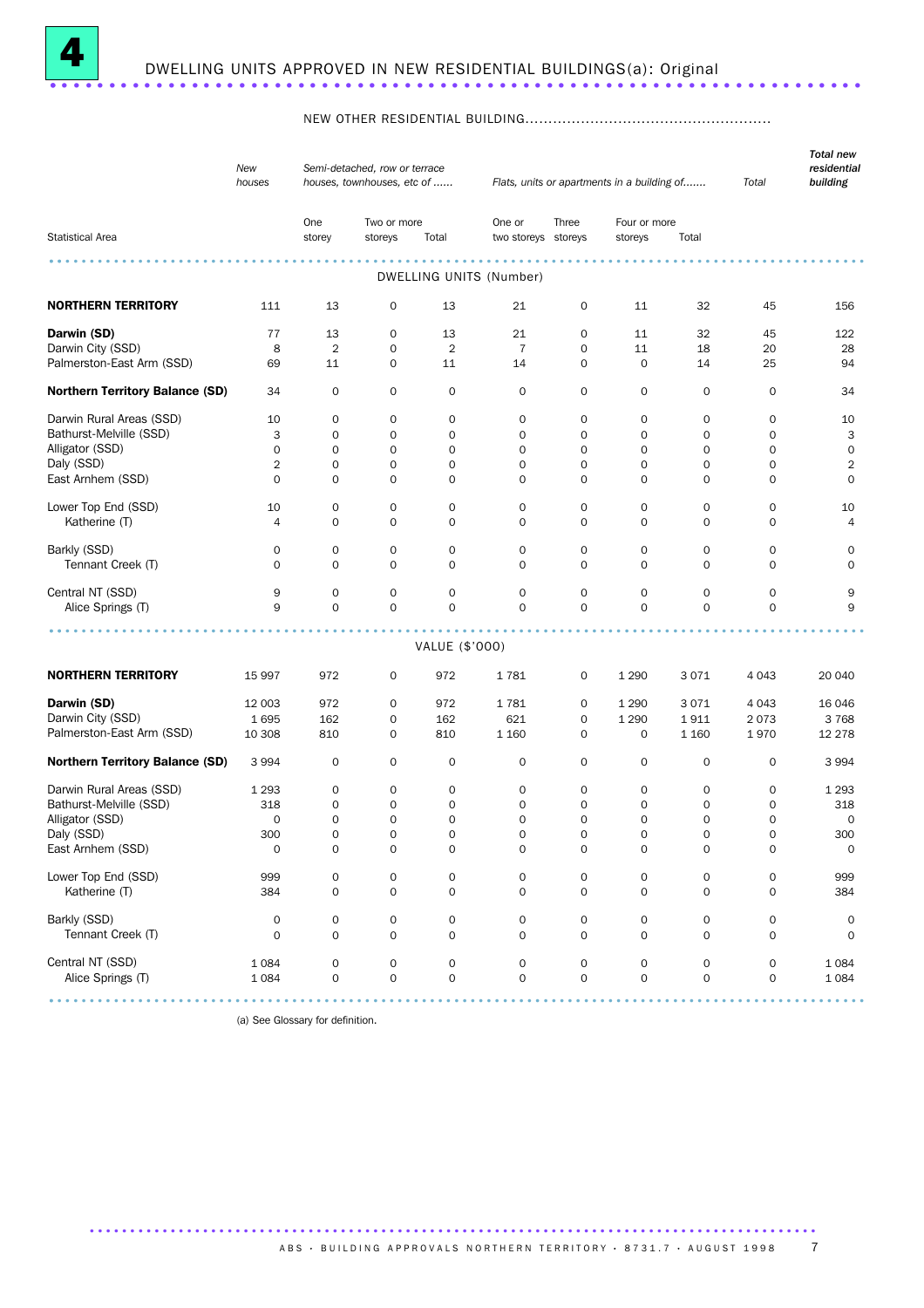| Period    | New houses | New other<br>residential<br>building | New residential<br>building                | Alterations and<br>additions to<br>residential<br>buildings(a) | Total residential<br>building | Non-<br>residential<br>building | <b>Total building</b> |
|-----------|------------|--------------------------------------|--------------------------------------------|----------------------------------------------------------------|-------------------------------|---------------------------------|-----------------------|
|           |            |                                      |                                            |                                                                |                               |                                 |                       |
|           |            |                                      | ORIGINAL (\$ million)                      |                                                                |                               |                                 |                       |
| 1995-96   | 73.4       | 39.5                                 | 112.8                                      | 20.3                                                           | 133.3                         | 200.4                           | 333.7                 |
| 1996-97   | 97.8       | 61.2                                 | 159.1                                      | 16.7                                                           | 175.9                         | 214.4                           | 390.2                 |
| 1997-98   | 114.4      | 90.0                                 | 204.4                                      | 19.3                                                           | 223.7                         | 213.5                           | 437.3                 |
| 1997      |            |                                      |                                            |                                                                |                               |                                 |                       |
| March     | 19.8       | 9.1                                  | 28.9                                       | 3.5                                                            | 32.5                          | 30.1                            | 62.6                  |
| June      | 31.4       | 19.8                                 | 51.2                                       | 4.8                                                            | 56.0                          | 45.8                            | 101.8                 |
| September | 25.3       | 8.5                                  | 33.8                                       | 3.4                                                            | 37.2                          | 44.9                            | 82.1                  |
| December  | 27.6       | 23.0                                 | 50.6                                       | 4.1                                                            | 54.7                          | 47.1                            | 101.9                 |
| 1998      |            |                                      |                                            |                                                                |                               |                                 |                       |
| March     | 27.7       | 29.5                                 | 57.2                                       | 5.6                                                            | 62.8                          | 43.8                            | 106.6                 |
| June      | 33.8       | 29.0                                 | 62.8                                       | 6.2                                                            | 69.0                          | 77.7                            | 146.7                 |
|           |            |                                      |                                            |                                                                |                               |                                 |                       |
|           |            |                                      | ORIGINAL (% change from preceding quarter) |                                                                |                               |                                 |                       |
| 1997      |            |                                      |                                            |                                                                |                               |                                 |                       |
| March     | $-26.7$    | $-40.5$                              | $-31.8$                                    | $-28.6$                                                        | $-31.3$                       | $-46.5$                         | $-39.6$               |
| June      | 58.6       | 117.6                                | 77.2                                       | 37.1                                                           | 72.3                          | 52.2                            | 62.6                  |
| September | $-19.4$    | $-57.1$                              | $-34.0$                                    | $-29.2$                                                        | $-33.6$                       | $-2.0$                          | $-19.4$               |
| December  | 9.1        | 170.6                                | 49.7                                       | 20.6                                                           | 47.0                          | 4.9                             | 24.1                  |
| 1998      |            |                                      |                                            |                                                                |                               |                                 |                       |
| March     | 0.4        | 28.3                                 | 13.0                                       | 36.6                                                           | 14.8                          | $-7.0$                          | 4.6                   |
| June      | 22.0       | $-1.7$                               | 9.8                                        | 10.7                                                           | 9.9                           | 77.4                            | 37.6                  |
|           |            |                                      |                                            |                                                                |                               | .                               |                       |

(a) Refer to Explanatory Notes paragraph 12.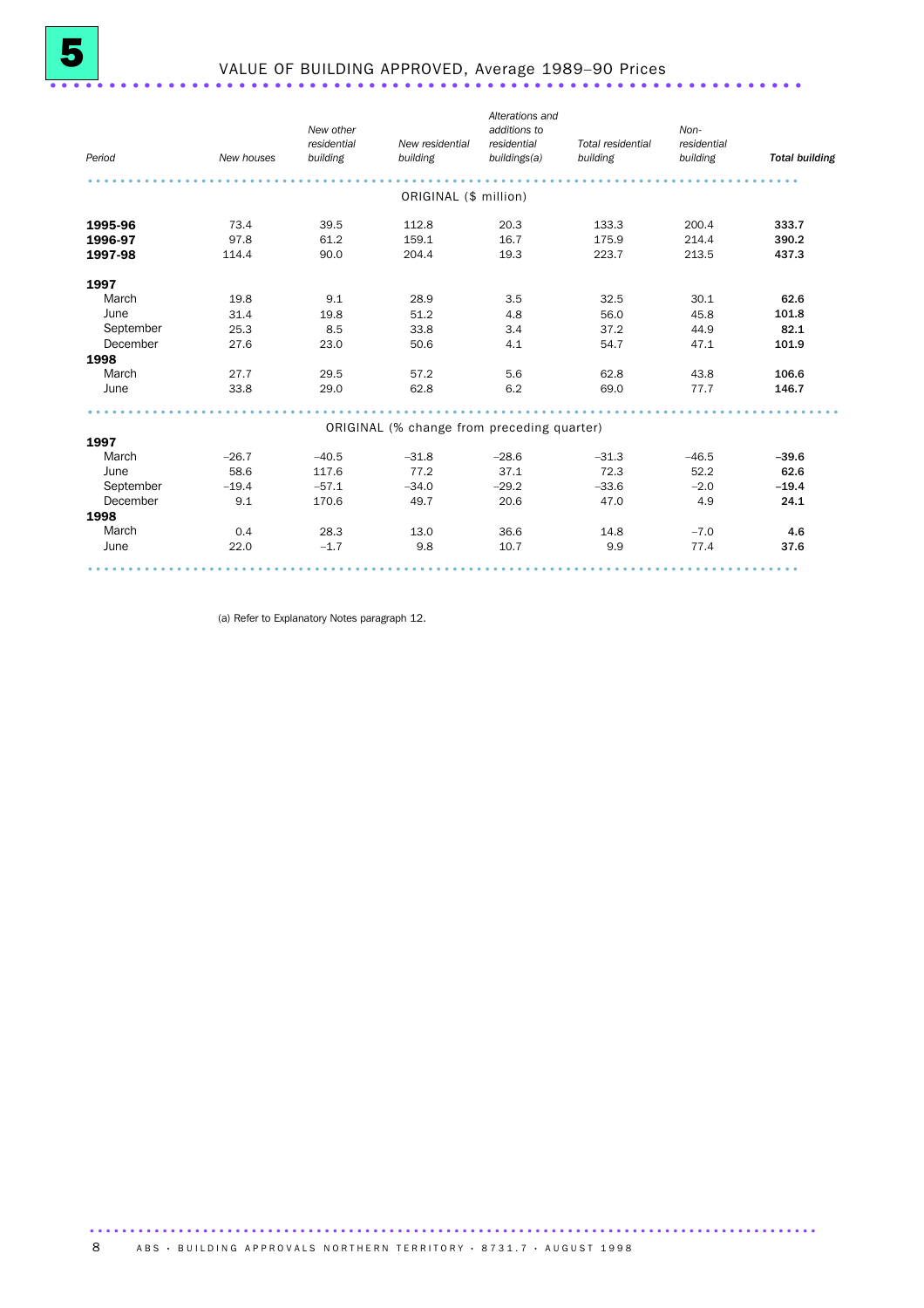

# **6** VALUE OF NON-RESIDENTIAL BUILDING APPROVED: Original .......................

|                               | Hotels, motels<br>and other short<br>term accomm- |                            |                               |                             | Other<br>business          |                           |                            |                            | Entertainment<br>and               | Miscellan-              | Total non-<br>residential     |
|-------------------------------|---------------------------------------------------|----------------------------|-------------------------------|-----------------------------|----------------------------|---------------------------|----------------------------|----------------------------|------------------------------------|-------------------------|-------------------------------|
|                               | odation                                           | Shops                      | Factories                     | <b>Offices</b>              | premises                   | Educational               | Religious                  | Health                     | recreational                       | eous                    | building                      |
| Period                        | \$'000                                            | \$'000                     | \$'000                        | \$'000                      | \$'000                     | \$'000                    | \$'000                     | \$'000                     | \$'000                             | \$'000                  | \$'000                        |
|                               |                                                   |                            |                               |                             |                            | PRIVATE SECTOR            |                            |                            |                                    |                         |                               |
| 1995-96<br>1996-97<br>1997-98 | 38 821<br>26 940<br>780                           | 14 599<br>71 060<br>39 603 | 3 2 1 2<br>4 9 9 6<br>5 5 0 2 | 13 302<br>18 7 93<br>13 248 | 19837<br>18 28 9<br>22 841 | 5 2 5 6<br>6476<br>2626   | 609<br>180<br>721          | 3 2 1 0<br>373<br>486      | 10 216<br>2 0 0 4<br>12 502        | 3693<br>4 2 9 0<br>3951 | 112 754<br>153 401<br>102 259 |
| 1997                          |                                                   |                            |                               |                             |                            |                           |                            |                            |                                    |                         |                               |
| August<br>September           | 250<br>0                                          | 635<br>3 1 5 8             | 80<br>$\mathsf{O}\xspace$     | 1875<br>212                 | 3 1 4 6<br>684             | 511<br>0                  | $\mathbf 0$<br>0           | $\mathbf 0$<br>54          | 130<br>1725                        | 225<br>$\mathbf 0$      | 6852<br>5833                  |
| October                       | 0                                                 | 2 4 0 9                    | 382                           | 350                         | 2 5 6 5                    | 0                         | $\mathbf 0$                | $\mathbf 0$                | 1782                               | 230                     | 7718                          |
| November<br>December          | 0<br>0                                            | 1608<br>552                | 300<br>897                    | 830<br>861                  | 1 2 9 4<br>1 4 0 1         | $\mathsf{O}\xspace$<br>88 | $\mathbf 0$<br>$\mathbf 0$ | 200<br>$\mathbf 0$         | $\mathsf{O}\xspace$<br>$\mathbf 0$ | $\mathbf 0$<br>2579     | 4 2 3 2<br>6377               |
| 1998                          |                                                   |                            |                               |                             |                            |                           |                            |                            |                                    |                         |                               |
| January                       | 0                                                 | 238                        | 300                           | 956                         | 892                        | 290                       | $\mathbf 0$                | 152                        | 90                                 | 0                       | 2918                          |
| February<br>March             | 0<br>0                                            | 1 3 6 1<br>719             | $\mathbf 0$<br>100            | 870<br>1952                 | 4689<br>2 4 4 5            | 475<br>$\mathbf 0$        | $\mathbf 0$<br>$\mathbf 0$ | $\mathbf 0$<br>$\mathbf 0$ | 65<br>8 0 1 4                      | 0<br>425                | 7 4 6 0<br>13 654             |
| April                         | 0                                                 | 6098                       | 600                           | 567                         | 1 3 0 5                    | 300                       | 0                          | 80                         | 0                                  | 146                     | 9096                          |
| May                           | 0                                                 | 5378                       | $\mathbf 0$                   | 1 2 3 7                     | 1 5 3 0                    | 0                         | $\mathbf 0$                | $\mathbf 0$                | $\mathbf 0$                        | 247                     | 8 3 9 2                       |
| June<br>July                  | $\mathbf 0$<br>0                                  | 14 644<br>808              | 1 1 9 3<br>180                | 3 1 3 5<br>4694             | 1 4 2 4<br>966             | 54<br>0                   | 130<br>$\mathbf 0$         | $\mathbf 0$<br>$\mathbf 0$ | 220<br>$\mathbf 0$                 | $\mathbf 0$<br>155      | 20 799<br>6803                |
| August                        | $\mathbf 0$                                       | 1 1 7 8                    | 1470                          | 1920                        | 2 5 9 6                    | 0                         | $\mathbf 0$                | $\mathbf 0$                | $\mathbf 0$                        | 210                     | 7374                          |
|                               |                                                   |                            |                               |                             |                            |                           |                            |                            |                                    |                         |                               |
|                               |                                                   |                            |                               |                             |                            | PUBLIC SECTOR             |                            |                            |                                    |                         |                               |
| 1995-96                       | 0                                                 | 4 2 4 6                    | 1824                          | 13 4 12                     | 14 147                     | 26 037                    | 2 3 6 1                    | 1433                       | 11 551                             | 34 279                  | 109 290                       |
| 1996-97                       | 1648                                              | 3 3 6 9                    | 12 691                        | 8987                        | 5074                       | 36 304                    | $\mathbf 0$                | 2 4 6 0                    | 4 4 5 8                            | 12858                   | 87848                         |
| 1997-98                       | 0                                                 | 414                        | 80                            | 29879                       | 41 150                     | 24 048                    | $\mathbf 0$                | 1 603                      | 3850                               | 44 270                  | 145 294                       |
| 1997                          |                                                   |                            |                               |                             |                            |                           |                            |                            |                                    |                         |                               |
| August                        | 0                                                 | $\mathbf 0$                | $\mathbf 0$                   | 2 0 0 0                     | 0                          | 0                         | $\mathbf 0$                | $\mathbf 0$                | 128                                | 1555                    | 3683                          |
| September<br>October          | 0<br>0                                            | $\mathbf 0$<br>52          | 80<br>$\mathbf 0$             | $\mathbf 0$<br>12 100       | 0<br>0                     | 0<br>214                  | 0<br>$\mathbf 0$           | 711<br>$\mathbf 0$         | $\mathbf 0$<br>$\mathbf 0$         | 2 7 1 4<br>3572         | 3505<br>15 938                |
| November                      | 0                                                 | $\mathsf{O}\xspace$        | 0                             | 0                           | 0                          | $\mathbf 0$               | 0                          | $\mathbf 0$                | 400                                | $\mathbf 0$             | 400                           |
| December                      | $\mathbf 0$                                       | $\mathbf 0$                | $\mathbf 0$                   | 400                         | 460                        | 1927                      | $\mathbf 0$                | 447                        | $\mathbf 0$                        | 16 517                  | 19751                         |
| 1998<br>January               | 0                                                 | 0                          | 0                             | 646                         | 0                          | 7 3 8 3                   | $\mathbf 0$                | 125                        | 3 2 0 0                            | 2 100                   | 13 4 54                       |
| February                      | 0                                                 | $\mathbf 0$                | 0                             | 0                           | $\mathbf 0$                | 7 4 3 1                   | $\mathbf 0$                | 205                        | $\mathbf 0$                        | 4 4 6 3                 | 12 099                        |
| March                         | 0                                                 | 142                        | $\mathbf 0$                   | 50                          | 330                        | 402                       | $\mathbf 0$                | 115                        | $\mathbf 0$                        | 234                     | 1 2 7 3                       |
| April                         | $\Omega$                                          | $\mathbf 0$                | $\Omega$                      | $\mathbf 0$                 | 10 100                     | 1510                      | $\Omega$                   | $\mathbf 0$                | 122                                | 1 0 6 9                 | 12 801                        |
| May<br>June                   | $\mathsf{O}\xspace$<br>0                          | $\mathsf O$<br>220         | 0<br>0                        | 14 170<br>513               | 9 2 6 0<br>0               | $\mathbf 0$<br>3 4 7 1    | $\mathsf{O}\xspace$<br>0   | $\mathbf 0$<br>$\mathbf 0$ | $\mathbf 0$<br>$\mathbf 0$         | 8047<br>4 0 0 0         | 31 477<br>8 2 0 4             |
| July                          | 0                                                 | 0                          | 0                             | 22 800                      | 0                          | 2 6 6 6                   | 0                          | 4 700                      | $\mathsf{O}\xspace$                | 2 6 3 0                 | 32 796                        |
| August                        | 0                                                 | $\mathbf 0$                | 0                             | 388                         | 67                         | 2 7 7 4                   | 0                          | 1 3 8 1                    | 363                                | 1432                    | 6405                          |
|                               |                                                   |                            |                               |                             |                            | <b>TOTAL</b>              |                            |                            |                                    |                         |                               |
| 1995-96                       | 38 821                                            | 18 845                     | 5036                          | 26 714                      | 33 984                     | 31 293                    | 2 9 6 9                    | 4 6 4 3                    | 21 767                             | 37972                   | 222 043                       |
| 1996-97                       | 28 5 88                                           | 74 429                     | 17 686                        | 27 781                      | 23 363                     | 42 780                    | 180                        | 2833                       | 6 4 6 2                            | 17 148                  | 241 249                       |
| 1997-98                       | 780                                               | 40 017                     | 5 5 8 2                       | 43 126                      | 63 991                     | 26 674                    | 721                        | 2 0 9 0                    | 16 351                             | 48 221                  | 247 553                       |
| 1997                          |                                                   |                            |                               |                             |                            |                           |                            |                            |                                    |                         |                               |
| August                        | 250                                               | 635                        | 80                            | 3875                        | 3 1 4 6                    | 511                       | $\mathsf O$                | $\mathsf O$                | 258                                | 1780                    | 10 535                        |
| September<br>October          | 0                                                 | 3 1 5 8                    | 80                            | 212                         | 684                        | 0                         | $\mathbf 0$                | 765                        | 1725                               | 2 7 1 4                 | 9338                          |
| November                      | 0<br>0                                            | 2 4 6 1<br>1608            | 382<br>300                    | 12 450<br>830               | 2 5 6 5<br>1 2 9 4         | 214<br>0                  | 0<br>$\mathbf 0$           | 0<br>200                   | 1782<br>400                        | 3801<br>0               | 23 655<br>4 6 3 2             |
| December                      | $\mathsf{O}$                                      | 552                        | 897                           | 1 2 6 1                     | 1861                       | 2 0 1 5                   | $\mathbf 0$                | 447                        | $\mathbf 0$                        | 19 0 95                 | 26 128                        |
| 1998                          |                                                   |                            |                               |                             |                            |                           |                            |                            |                                    |                         |                               |
| January<br>February           | 0<br>0                                            | 238<br>1 3 6 1             | 300<br>$\mathbf 0$            | 1602<br>870                 | 892<br>4 6 8 9             | 7673<br>7 9 0 6           | $\mathbf 0$<br>0           | 278<br>205                 | 3 2 9 0<br>65                      | 2 100<br>4 4 6 3        | 16372<br>19 559               |
| March                         | 0                                                 | 862                        | 100                           | 2 0 0 2                     | 2 7 7 5                    | 402                       | 0                          | 115                        | 8 0 1 4                            | 659                     | 14 9 27                       |
| April                         | 0                                                 | 6098                       | 600                           | 567                         | 11 405                     | 1810                      | $\mathbf 0$                | 80                         | 122                                | 1 2 1 5                 | 21897                         |
| May<br>June                   | 0<br>0                                            | 5378<br>14 8 64            | $\mathbf 0$<br>1 1 9 3        | 15 407<br>3648              | 10 790<br>1 4 2 4          | $\mathbf 0$<br>3 5 2 5    | $\mathsf{O}\xspace$<br>130 | $\mathbf 0$<br>$\mathbf 0$ | $\mathsf{O}\xspace$<br>220         | 8 2 9 4<br>4 0 0 0      | 39869<br>29 003               |
| July                          | 0                                                 | 808                        | 180                           | 27 494                      | 966                        | 2 6 6 6                   | 0                          | 4 700                      | $\mathsf{O}\xspace$                | 2 7 8 5                 | 39 599                        |
| August                        | 0                                                 | 1 1 7 8                    | 1470                          | 2 3 0 8                     | 2 6 6 3                    | 2 7 7 4                   | 0                          | 1 3 8 1                    | 363                                | 1642                    | 13779                         |
|                               |                                                   |                            |                               |                             |                            |                           |                            |                            |                                    |                         |                               |

.......................................................................................... A B S · BUIL DING APPROVALS NORTHERN TERRITORY · 8731.7 · AUGUST 1998 9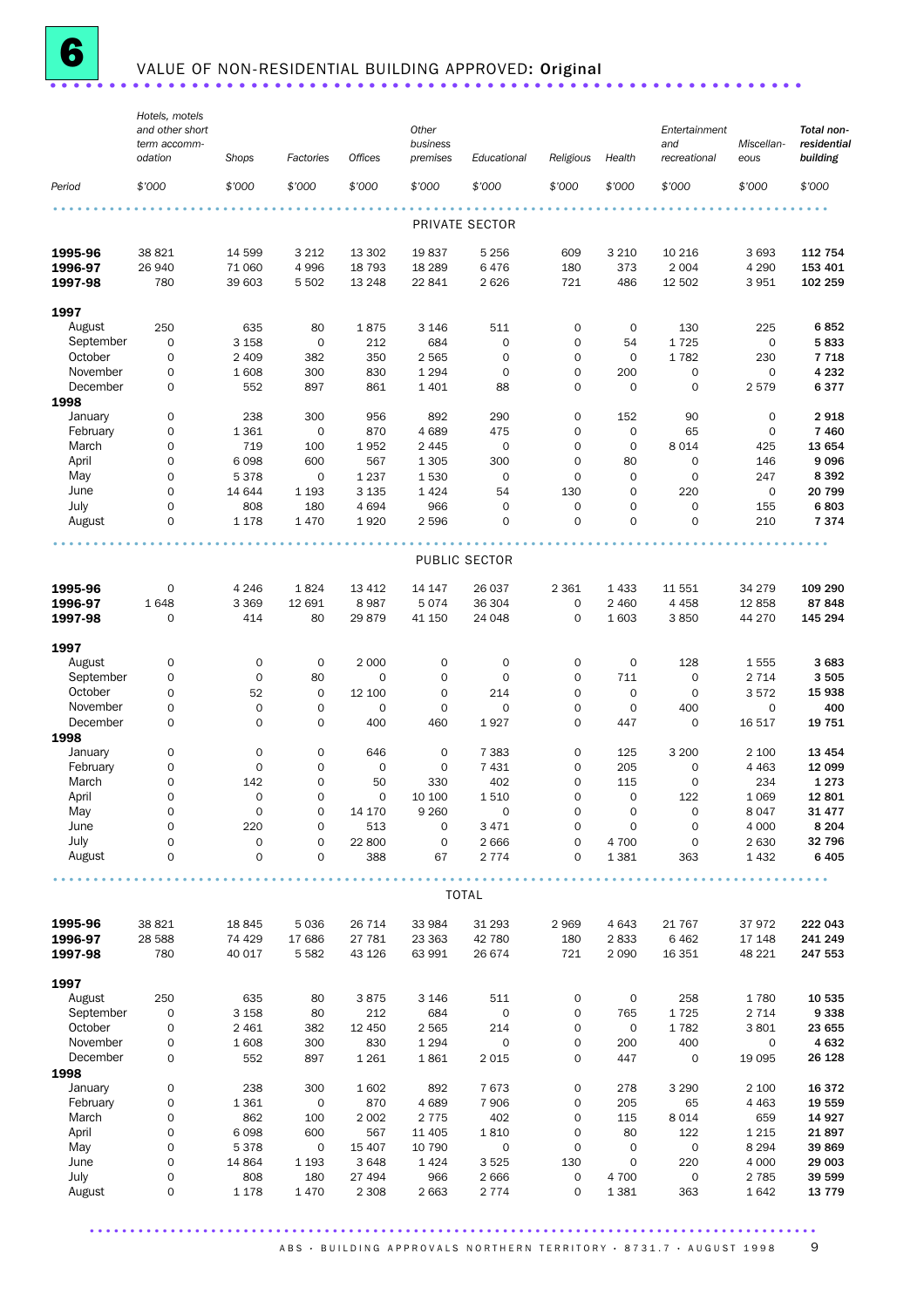

DWELLINGS (no.)............... VALUE (\$'000)...............................................................

| <b>Statistical Area</b>                | New<br>houses  | New other<br>residential<br>building | Total<br>dwellings(a) | New<br>houses  | New other<br>residential<br>building | Alternations<br>and additions<br>to residential<br>buildings(b) | Total<br>residential<br>buildings | Non-<br>residential<br>building | <b>Total</b><br>building |
|----------------------------------------|----------------|--------------------------------------|-----------------------|----------------|--------------------------------------|-----------------------------------------------------------------|-----------------------------------|---------------------------------|--------------------------|
|                                        |                |                                      |                       | PRIVATE SECTOR |                                      |                                                                 |                                   |                                 |                          |
| <b>NORTHERN TERRITORY</b>              | 69             | 31                                   | 102                   | 9 2 3 0        | 2883                                 | 2 3 6 5                                                         | 14 4 78                           | 7 3 7 4                         | 21852                    |
| Darwin (SD)                            | 41             | 31                                   | 72                    | 5939           | 2883                                 | 1023                                                            | 9845                              | 7 2 1 4                         | 17 059                   |
| Darwin City (SSD)                      | 7              | 20                                   | 27                    | 1 3 2 6        | 2073                                 | 858                                                             | 4 2 5 7                           | 5 3 8 7                         | 9644                     |
| Palmerston-East Arm (SSD)              | 34             | 11                                   | 45                    | 4 6 1 3        | 810                                  | 165                                                             | 5588                              | 1827                            | 7415                     |
| Northern Territory Balance (SD)        | 28             | $\mathbf 0$                          | 30                    | 3 2 9 1        | 0                                    | 1 3 4 2                                                         | 4 6 3 3                           | 160                             | 4793                     |
| Darwin Rural Areas (SSD)               | 10             | $\mathbf 0$                          | 11                    | 1 2 9 3        | 0                                    | 597                                                             | 1890                              | 0                               | 1890                     |
| Bathurst-Melville (SSD)                | $\mathbf 0$    | $\mathbf 0$                          | $\mathbf 0$           | 0              | $\mathbf 0$                          | $\mathbf 0$                                                     | $\mathbf 0$                       | 0                               | 0                        |
| Alligator (SSD)                        | 0              | $\mathbf 0$                          | $\mathbf 0$           | $\mathbf 0$    | $\mathbf 0$                          | 171                                                             | 171                               | $\mathbf 0$                     | 171                      |
| Daly (SSD)                             | 0              | $\mathbf 0$                          | 0                     | $\mathbf 0$    | $\mathbf 0$                          | $\mathbf 0$                                                     | $\mathbf 0$                       | $\mathbf 0$                     | $\mathbf 0$              |
| East Arnhem (SSD)                      | $\mathbf 0$    | $\mathbf 0$                          | $\mathbf 0$           | 0              | $\mathbf 0$                          | $\mathbf 0$                                                     | $\mathbf 0$                       | 160                             | 160                      |
| Lower Top End (SSD)                    | 10             | 0                                    | 10                    | 999            | $\mathbf 0$                          | 310                                                             | 1 3 0 9                           | 0                               | 1 3 0 9                  |
| Katherine (T)                          | $\overline{4}$ | $\mathbf 0$                          | 4                     | 384            | $\mathbf 0$                          | 150                                                             | 534                               | $\mathbf 0$                     | 534                      |
| Barkly (SSD)                           | 0              | $\mathbf 0$                          | 0                     | $\mathbf 0$    | $\mathsf{O}\xspace$                  | $\mathbf 0$                                                     | 0                                 | 0                               | $\mathbf 0$              |
| Tennant Creek (T)                      | $\mathbf 0$    | $\mathbf 0$                          | $\mathbf 0$           | $\Omega$       | $\mathbf 0$                          | $\mathbf 0$                                                     | $\mathbf 0$                       | 0                               | 0                        |
| Central NT (SSD)                       | 8              | $\mathbf 0$                          | 9                     | 999            | 0                                    | 264                                                             | 1 2 6 3                           | 0                               | 1 2 6 3                  |
| Alice Springs (T)                      | 8              | $\mathbf 0$                          | 9                     | 999            | $\mathbf 0$                          | $\mathbf 0$                                                     | 1 2 6 3                           | 0                               | 1 2 6 3                  |
|                                        |                |                                      |                       |                |                                      |                                                                 |                                   |                                 |                          |
|                                        |                |                                      |                       | PUBLIC SECTOR  |                                      |                                                                 |                                   |                                 |                          |
| <b>NORTHERN TERRITORY</b>              | 42             | 14                                   | 56                    | 6767           | 1 1 6 0                              | 459                                                             | 8 3 8 6                           | 6 4 0 5                         | 14 791                   |
| Darwin (SD)                            | 36             | 14                                   | 50                    | 6 0 6 4        | 1 1 6 0                              | 10                                                              | 7 2 3 4                           | 1469                            | 8703                     |
| Darwin City (SSD)                      | $\mathbf{1}$   | $\mathbf 0$                          | $\mathbf{1}$          | 369            | 0                                    | 10                                                              | 379                               | 862                             | 1 2 4 1                  |
| Palmerston-East Arm (SSD)              | 35             | 14                                   | 49                    | 5 6 9 5        | 1 1 6 0                              | $\mathbf 0$                                                     | 6855                              | 607                             | 7462                     |
| <b>Northern Territory Balance (SD)</b> | 6              | $\mathbf 0$                          | 6                     | 703            | 0                                    | 449                                                             | 1 1 5 2                           | 4936                            | 6088                     |
| Darwin Rural Areas (SSD)               | 0              | 0                                    | 0                     | 0              | 0                                    | 0                                                               | 0                                 | 0                               | 0                        |
| Bathurst-Melville (SSD)                | 3              | $\mathbf 0$                          | 3                     | 318            | $\mathbf 0$                          | 0                                                               | 318                               | $\mathbf 0$                     | 318                      |
| Alligator (SSD)                        | 0              | $\mathsf{O}\xspace$                  | 0                     | $\mathbf 0$    | $\mathbf 0$                          | $\mathbf 0$                                                     | $\mathbf 0$                       | 500                             | 500                      |
| Daly (SSD)                             | 2              | 0                                    | 2                     | 300            | 0                                    | 0                                                               | 300                               | 0                               | 300                      |
| East Arnhem (SSD)                      | $\mathbf 0$    | $\mathbf 0$                          | 0                     | $\mathbf 0$    | $\mathbf 0$                          | 224                                                             | 224                               | 1 0 9 2                         | 1316                     |
| Lower Top End (SSD)                    | 0              | 0                                    | 0                     | 0              | 0                                    | 225                                                             | 225                               | 2671                            | 2896                     |
| Katherine (T)                          | 0              | $\mathbf 0$                          | 0                     | $\mathbf 0$    | $\mathbf 0$                          | 0                                                               | 0                                 | 2620                            | 2620                     |
| Barkly (SSD)                           | 0              | 0                                    | 0                     | $\mathbf 0$    | $\mathsf{O}\xspace$                  | 0                                                               | 0                                 | 118                             | 118                      |
| Tennant Creek (T)                      | 0              | $\mathbf 0$                          | 0                     | $\mathbf 0$    | $\mathbf 0$                          | $\mathbf 0$                                                     | $\mathbf 0$                       | 50                              | 50                       |
| Central NT (SSD)                       | 1              | 0                                    | $\mathbf 1$           | 85             | $\mathsf{O}\xspace$                  | 0                                                               | 85                                | 555                             | 640                      |
| Alice Springs (T)                      | $\mathbf{1}$   | $\mathsf{O}\xspace$                  | $\mathbf 1$           | 85             | $\mathbf 0$                          | $\mathsf{O}\xspace$                                             | 85                                | 339                             | 424                      |
|                                        |                |                                      |                       |                |                                      |                                                                 |                                   |                                 |                          |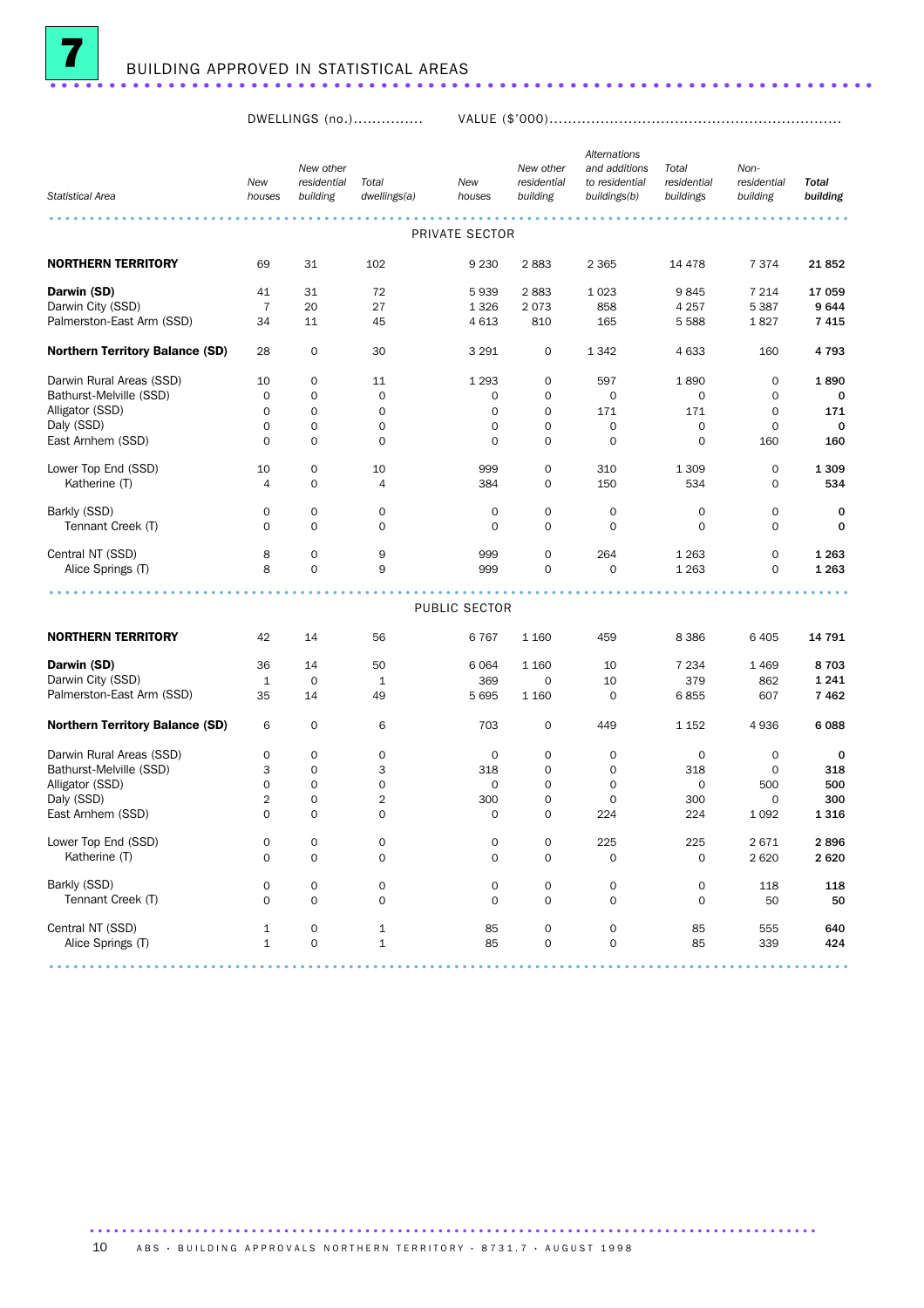

DWELLINGS (no.)................. VALUE (\$'000)................................................................

| <b>Statistical Area</b>                | New<br>houses | New other<br>residential<br>building | Total<br>dwellings(a)   | New<br>houses | New other<br>residential<br>building | <b>Alternations</b><br>and additions<br>to residential<br>buildings(b) | Total<br>residential<br>buildings | Non-<br>residential<br>building | <b>Total</b><br>building |
|----------------------------------------|---------------|--------------------------------------|-------------------------|---------------|--------------------------------------|------------------------------------------------------------------------|-----------------------------------|---------------------------------|--------------------------|
|                                        |               |                                      |                         |               |                                      |                                                                        |                                   |                                 |                          |
|                                        |               |                                      |                         | <b>TOTAL</b>  |                                      |                                                                        |                                   |                                 |                          |
| <b>NORTHERN TERRITORY</b>              | 111           | 45                                   | 158                     | 15 997        | 4 0 4 3                              | 2824                                                                   | 22 8 64                           | 13 7 7 9                        | 36 643                   |
| Darwin (SD)                            | 77            | 45                                   | 122                     | 12 003        | 4 0 4 3                              | 1 0 3 3                                                                | 17079                             | 8 6 8 3                         | 25 762                   |
| Darwin City (SSD)                      | 8             | 20                                   | 28                      | 1695          | 2073                                 | 868                                                                    | 4636                              | 6 2 4 9                         | 10885                    |
| Palmerston-East Arm (SSD)              | 69            | 25                                   | 94                      | 10 308        | 1970                                 | 165                                                                    | 12 4 4 3                          | 2 4 3 4                         | 14877                    |
| <b>Northern Territory Balance (SD)</b> | 34            | $\mathbf 0$                          | 36                      | 3 9 9 4       | $\mathbf 0$                          | 1791                                                                   | 5785                              | 5096                            | 10881                    |
| Darwin Rural Areas (SSD)               | 10            | $\mathbf 0$                          | 11                      | 1 2 9 3       | 0                                    | 597                                                                    | 1890                              | $\Omega$                        | 1890                     |
| Bathurst-Melville (SSD)                | 3             | $\mathbf 0$                          | 3                       | 318           | 0                                    | $\mathbf 0$                                                            | 318                               | $\Omega$                        | 318                      |
| Alligator (SSD)                        | 0             | $\mathbf 0$                          | 0                       | $\mathbf 0$   | 0                                    | 171                                                                    | 171                               | 500                             | 671                      |
| Daly (SSD)                             | 2             | $\mathbf 0$                          | $\overline{\mathbf{c}}$ | 300           | 0                                    | $\mathbf 0$                                                            | 300                               | $\Omega$                        | 300                      |
| East Arnhem (SSD)                      | $\mathbf 0$   | $\mathbf 0$                          | $\mathbf 0$             | $\Omega$      | $\mathbf 0$                          | 224                                                                    | 224                               | 1 2 5 2                         | 1476                     |
| Lower Top End (SSD)                    | 10            | $\mathbf 0$                          | 10                      | 999           | 0                                    | 535                                                                    | 1534                              | 2671                            | 4 2 0 5                  |
| Katherine (T)                          | 4             | $\mathbf 0$                          | 4                       | 384           | $\mathbf 0$                          | 150                                                                    | 534                               | 2620                            | 3 1 5 4                  |
| Barkly (SSD)                           | 0             | $\mathbf 0$                          | 0                       | $\mathbf 0$   | 0                                    | 0                                                                      | $\mathbf 0$                       | 118                             | 118                      |
| Tennant Creek (T)                      | $\Omega$      | $\mathbf 0$                          | $\Omega$                | $\Omega$      | $\Omega$                             | $\Omega$                                                               | $\Omega$                          | 50                              | 50                       |
| Central NT (SSD)                       | 9             | $\mathbf 0$                          | 10                      | 1 0 8 4       | $\mathbf 0$                          | 264                                                                    | 1348                              | 555                             | 1903                     |
| Alice Springs (T)                      | 9             | $\mathbf 0$                          | 10                      | 1 0 8 4       | $\mathbf 0$                          | 264                                                                    | 1348                              | 339                             | 1687                     |
|                                        |               |                                      |                         |               |                                      |                                                                        |                                   |                                 |                          |

(a) Includes conversions and dwelling units approved as (b) Refer to Explanatory Notes paragraph 12.

part of alterations and additions or the construction of non-residential building.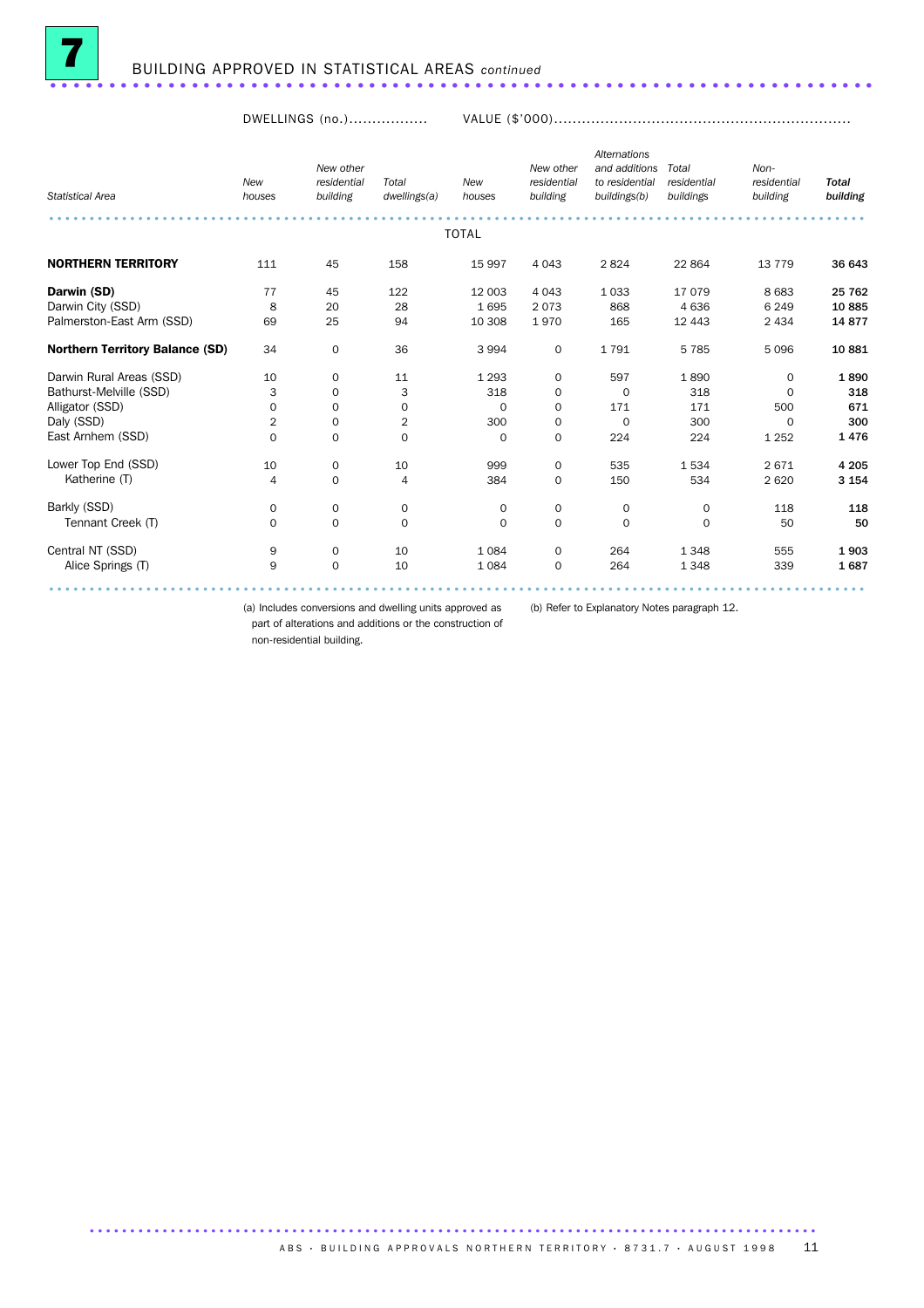#### EXPLANATORY NOTES

........................................................... .....

| <b>INTRODUCTION</b>             | 1 This publication presents monthly details of building work approved.                                                                                                                                                                                                                                                                                                                                                                                                                                                                                                                                                                 |
|---------------------------------|----------------------------------------------------------------------------------------------------------------------------------------------------------------------------------------------------------------------------------------------------------------------------------------------------------------------------------------------------------------------------------------------------------------------------------------------------------------------------------------------------------------------------------------------------------------------------------------------------------------------------------------|
| SCOPE AND COVERAGE              | 2 Statistics of building work approved are compiled from:                                                                                                                                                                                                                                                                                                                                                                                                                                                                                                                                                                              |
|                                 | permits issued by licensed Private Building Certifiers or the Building Branch,<br>٠<br>Northern Territory Department of Lands, Planning and Environment, in areas<br>subject to building control by those authorities;<br>contracts let or day labour work authorised by Commonwealth, State,<br>semi-government and local government authorities;<br>major building activity in areas not subject to normal administrative approval<br>e.g. building on remote mine sites.                                                                                                                                                            |
|                                 | 3 The scope of the survey comprises the following activities:                                                                                                                                                                                                                                                                                                                                                                                                                                                                                                                                                                          |
|                                 | construction of new buildings<br>alterations and additions to existing buildings<br>۳<br>approved non-structural renovation and refurbishment work<br>ш<br>approved installation of integral building fixtures                                                                                                                                                                                                                                                                                                                                                                                                                         |
|                                 | From July 1990, the statistics include:                                                                                                                                                                                                                                                                                                                                                                                                                                                                                                                                                                                                |
|                                 | all approved new residential building valued at \$10,000 or more<br>approved alterations and additions to residential building valued at \$10,000 or<br>more<br>all approved non-residential building jobs valued at \$50,000 or more.                                                                                                                                                                                                                                                                                                                                                                                                 |
|                                 | Excluded from the statistics is:                                                                                                                                                                                                                                                                                                                                                                                                                                                                                                                                                                                                       |
|                                 | construction activity not defined as building (e.g. construction of roads,<br>٠<br>bridges, railways, earthworks, etc.). Statistics for this activity can be found in<br>Engineering Construction Activity, Australia (8762.0).                                                                                                                                                                                                                                                                                                                                                                                                        |
| VALUE DATA                      | 4 Value data are derived by aggregation of the estimated value of building work<br>when completed as reported on approval documents. Such value data excludes the<br>value of land and landscaping but includes site preparation. These estimates are<br>usually a reliable indicator of the completed value of 'houses'. However, for 'other<br>residential buildings' and 'non-residential buildings', these estimates can differ<br>significantly from the completed value of the building.                                                                                                                                         |
| OWNERSHIP                       | 5 Building ownership is classified as either public or private sector and is based on<br>the sector of intended owner of the completed building at the time of approval.<br>Residential buildings constructed by private sector builders under government<br>housing authority schemes are classified as public sector when the authority has<br>contracted, or intends to contract, to purchase the building on or before<br>completion. Buildings for Aboriginal Communities are included in the private<br>sector. However, if the building is owned by a Community Government Council it<br>will be included in the public sector. |
| <b>BUILDING CLASSIFICATIONS</b> | 6 Building approvals are classified both by the Type of Building (e.g. 'house',<br>'factory') and by the Type of Work involved (e.g. 'new', 'alterations' and<br>'additions'). These classifications are often used in conjunction with each other to<br>describe building approvals in this publication.                                                                                                                                                                                                                                                                                                                              |
|                                 | 7 The Type of Building classification refers to the intended major function of a<br>building. A building which is ancillary to other buildings or forms a part of a group<br>of related buildings is classified to the function of the building, not to the function<br>of the group as a whole.                                                                                                                                                                                                                                                                                                                                       |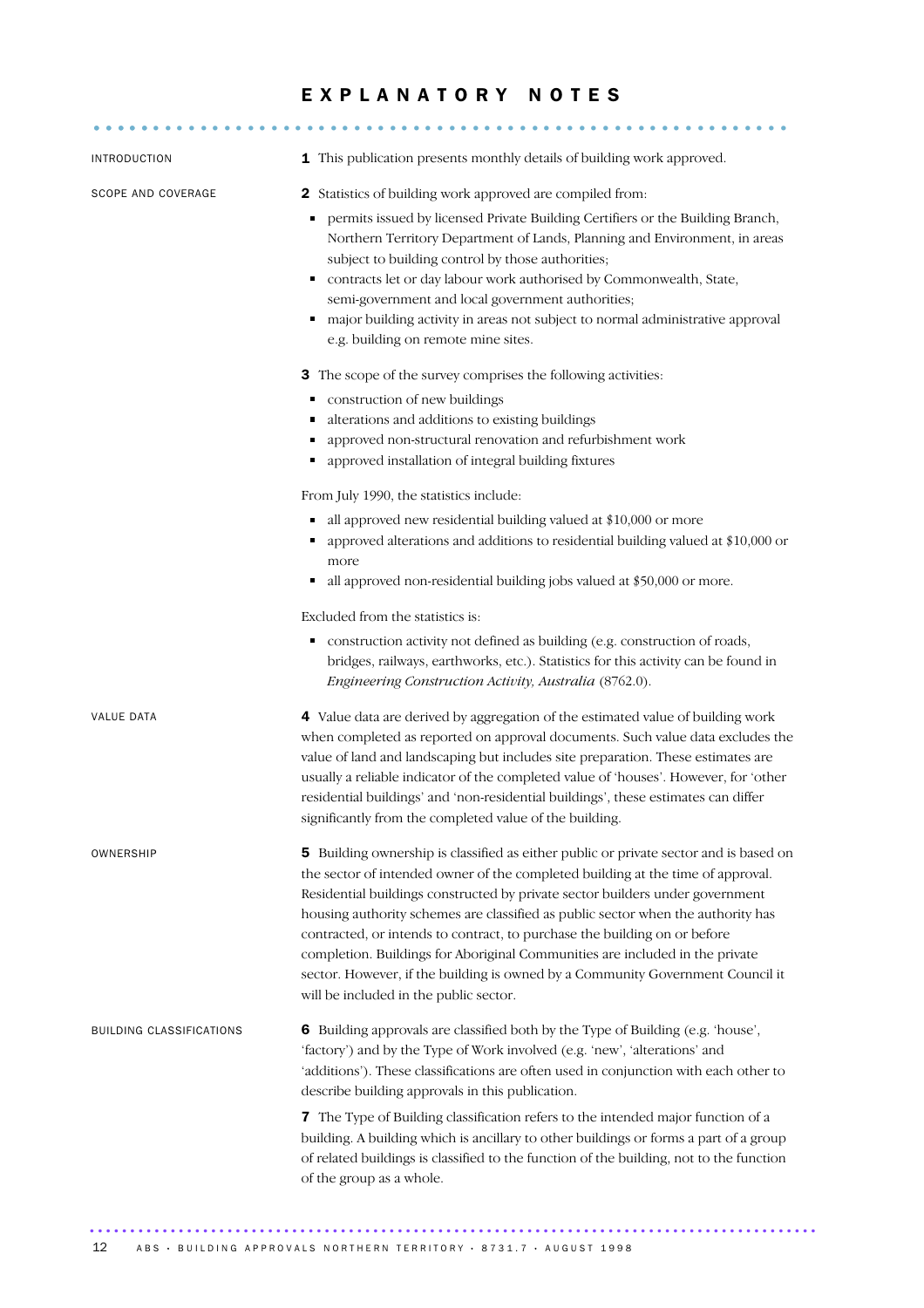#### E X P L A N A T O R Y N O T E S

| <b>BUILDING CLASSIFICATIONS</b><br>continued | 8 An example is the treatment of building work approved for a factory complex.<br>For instance, a detached administration building would be classified to Offices, a<br>detached cafeteria building to Shops, while the factory buildings would be<br>classified to Factories.                                                                                                                                                                                                                                                                                                                                                                                                                                     |
|----------------------------------------------|--------------------------------------------------------------------------------------------------------------------------------------------------------------------------------------------------------------------------------------------------------------------------------------------------------------------------------------------------------------------------------------------------------------------------------------------------------------------------------------------------------------------------------------------------------------------------------------------------------------------------------------------------------------------------------------------------------------------|
|                                              | 9 An exception to this rule is the treatment of group accommodation buildings.<br>For example, a student accommodation building on a university campus would be<br>classified to Education.                                                                                                                                                                                                                                                                                                                                                                                                                                                                                                                        |
|                                              | 10 In the case of a large multi-function building, i.e. a single large physical<br>building which, at the time of approval is intended to have more than one purpose<br>(e.g. a hotel/shops/casino project), the ABS endeavours to split the approval details<br>according to each main function.                                                                                                                                                                                                                                                                                                                                                                                                                  |
|                                              | 11 Where this is not possible because separate details cannot be obtained, the<br>building is classified to the predominant function of the building on the basis of the<br>function which represents the highest proportion of the total value of the project.                                                                                                                                                                                                                                                                                                                                                                                                                                                    |
|                                              | 12 The Type of Work classification refers to the building activity carried out:<br>New; Alterations and additions; or Conversion. See the Glossary for definitions of<br>these terms. Prior to the April 1998 issue of this publication, Conversions were<br>published as part of a category called 'Conversions, etc.'. From the April 1998 issue<br>onwards, Conversion jobs are included within existing categories, as follows: in<br>tables 1 and 7 the number of Conversions are included in the appropriate Type of<br>Building category, while the value of Conversions are included in the 'Alterations<br>and additions to residential buildings' category in tables 2 and 7.                            |
| <b>TREND ESTIMATES</b>                       | 13 Smoothing seasonally adjusted series reduces the impact of the irregular<br>component of the seasonally adjusted series and creates trend estimates. For<br>monthly series, these trend estimates are derived by applying a 13-term<br>Henderson-weighted moving average to all months of the respective seasonally<br>adjusted series except the last six months. Trend series are created for the last six<br>months by applying surrogates of the Henderson moving average to the seasonally<br>adjusted series. For further information, see A Guide to Interpreting Time<br>Series-Monitoring 'Trends': an Overview (1348.0) or contact the Assistant<br>Director, Time Series Analysis on (02) 6252 6345. |
|                                              | 14 While the smoothing techniques described in paragraph 18 enables trend<br>estimates to be produced for the latest few periods, it does result in revisions to<br>the trend estimates as new data becomes available. Generally, revisions become<br>smaller over time and, after three months, usually have a negligible impact on the<br>series. Revisions to the original data and re-analysis of seasonal factors may also<br>lead to revisions to the trend.                                                                                                                                                                                                                                                 |
| CONSTANT PRICE ESTIMATES                     | <b>15</b> Constant price estimates measure changes in value after the direct effects of<br>price changes have been eliminated. The deflators used to revalue the current<br>price estimates are derived from the same price data underlying the deflators<br>compiled for the dwelling and non-dwelling construction components of the<br>national accounts aggregate 'Gross fixed capital expenditure'.                                                                                                                                                                                                                                                                                                           |
|                                              | 16 Estimates at constant prices are subject to a number of approximations and<br>assumptions. For more information on the nature and concepts of constant price<br>estimates, see Chapter 4 of Australian National Accounts: Concepts, Sources and<br>Methods (5216.0). Monthly value data at constant prices are not available.                                                                                                                                                                                                                                                                                                                                                                                   |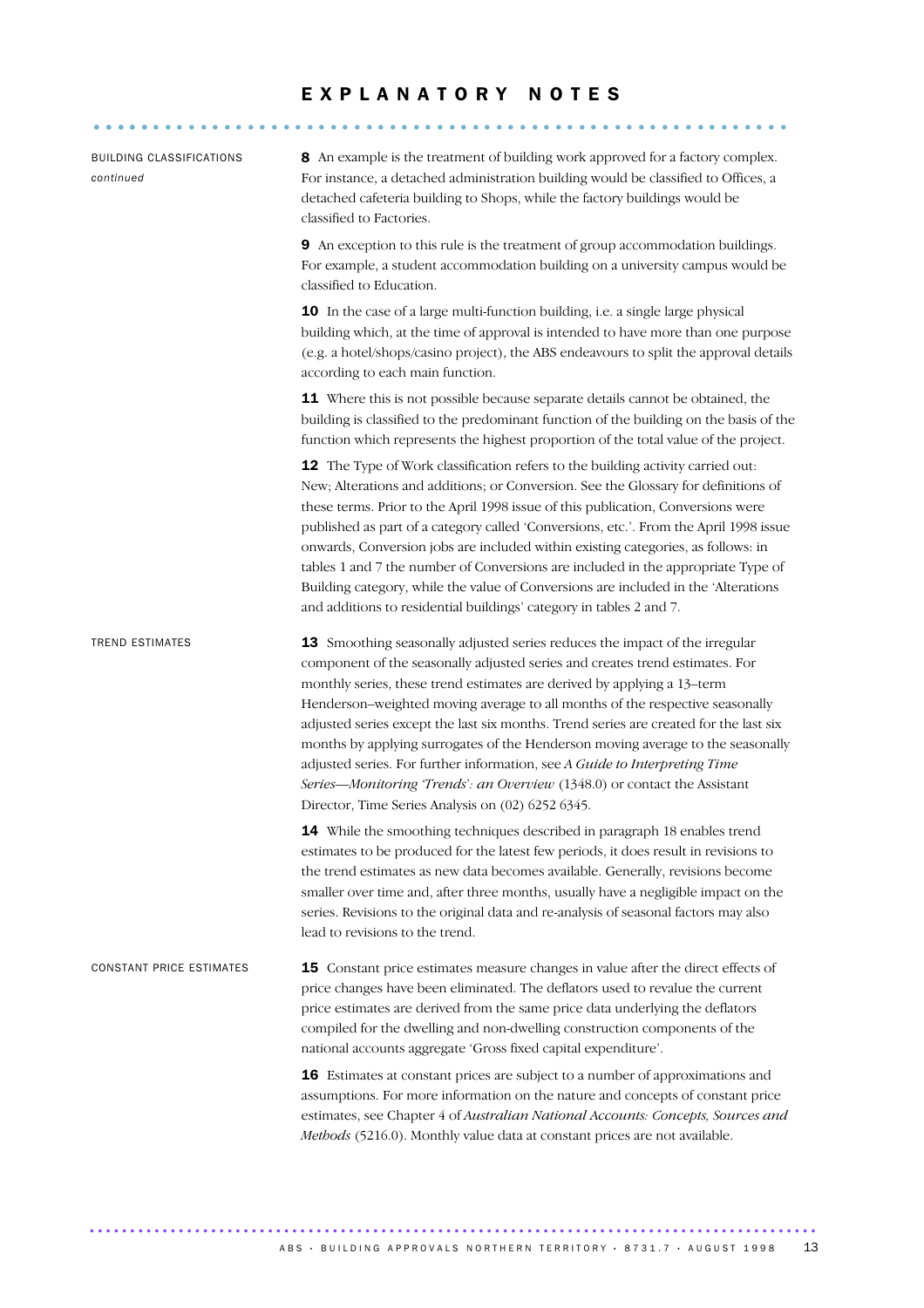#### EXPLANATORY NOTES

........................................................... .....

| AUSTRALIAN STANDARD<br>GEOGRAPHICAL CLASSIFICATION<br>(ASGC) | <b>17</b> Area statistics are now being classified to the <i>Australian Standard Geographic</i><br>Classification, 1998 Edition (1216.0), effective 1 July 1998 and Australian Standard<br>Geographic Classification terminology has been adopted in the presentation of<br>building statistics.                 |                                                                                                                                                                                                                                                                                                                                                                                                                                                                                                                          |  |
|--------------------------------------------------------------|------------------------------------------------------------------------------------------------------------------------------------------------------------------------------------------------------------------------------------------------------------------------------------------------------------------|--------------------------------------------------------------------------------------------------------------------------------------------------------------------------------------------------------------------------------------------------------------------------------------------------------------------------------------------------------------------------------------------------------------------------------------------------------------------------------------------------------------------------|--|
| UNPUBLISHED DATA                                             | <b>18</b> The ABS can also make available certain building approvals data which are not<br>published. Where the data cannot be provided by telephone, it can be provided via<br>fax, photocopy, computer printout, floppy disk and email. A charge may be made<br>for providing unpublished data in these forms. |                                                                                                                                                                                                                                                                                                                                                                                                                                                                                                                          |  |
| RELATED PUBLICATIONS                                         | <b>19</b> Users may also wish to refer to the following publications:                                                                                                                                                                                                                                            |                                                                                                                                                                                                                                                                                                                                                                                                                                                                                                                          |  |
|                                                              | ٠<br>(6407.0)<br>٠                                                                                                                                                                                                                                                                                               | Building Activity, Australia (8752.0)<br>Building Activity, Australia: Dwelling Unit Commencements (8750.0)<br>Building Activity, Northern Territory (8752.7)<br>Building Approvals, Australia (8731.0)<br>Engineering Construction Activity, Australia (8762.0)<br>• Housing Finance for Owner Occupation, Australia (5609.0)<br>Price Index of Materials Used in House Building (6408.0)<br>Price Index of Materials Used in Building Other than House Building<br>House Price Indexes: Eight Capital Cities (6416.0). |  |
| ROUNDING                                                     |                                                                                                                                                                                                                                                                                                                  | When figures have been rounded, discrepancies may occur between sums of the<br>component items and totals.                                                                                                                                                                                                                                                                                                                                                                                                               |  |
| SYMBOLS AND OTHER USAGES                                     | n.a.<br><b>SD</b><br><b>SSD</b>                                                                                                                                                                                                                                                                                  | not available<br><b>Statistical Division</b><br><b>Statistical Subdivision</b>                                                                                                                                                                                                                                                                                                                                                                                                                                           |  |

T Town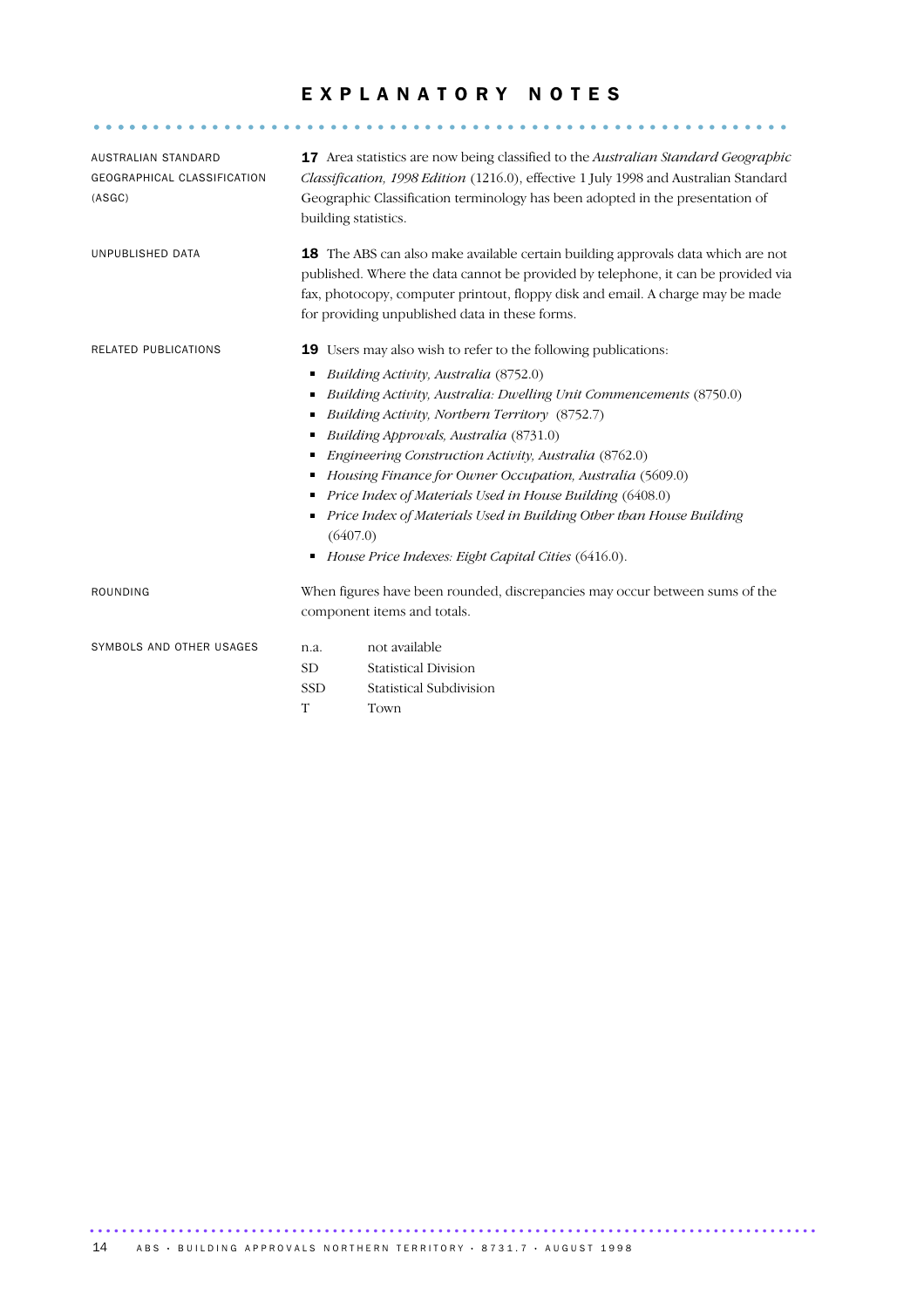#### G L O S S A R Y

........................................................... ......

| Alterations and additions                             | Building activity carried out on existing buildings. Includes adding to or<br>diminishing floor area, altering the structural design of a building and affixing<br>rigid components which are integral to the functioning of the building.                                                                                                                                                                                                                                                                                                                                                                                                                                                                                                                                                                                                 |  |  |
|-------------------------------------------------------|--------------------------------------------------------------------------------------------------------------------------------------------------------------------------------------------------------------------------------------------------------------------------------------------------------------------------------------------------------------------------------------------------------------------------------------------------------------------------------------------------------------------------------------------------------------------------------------------------------------------------------------------------------------------------------------------------------------------------------------------------------------------------------------------------------------------------------------------|--|--|
| Alterations and additions to<br>residential buildings | Alterations and additions carried out on existing residential buildings, which may<br>result in the creation of new dwelling units. See also Explanatory Notes<br>paragraph 12.                                                                                                                                                                                                                                                                                                                                                                                                                                                                                                                                                                                                                                                            |  |  |
| <b>Building</b>                                       | A building is a rigid, fixed and permanent structure which has a roof. Its intended<br>purpose is primarily to house people, plant, machinery, vehicles, goods or<br>livestock. An integral feature of a building's design is the provision for regular<br>access by persons in order to satisfy its intended use.                                                                                                                                                                                                                                                                                                                                                                                                                                                                                                                         |  |  |
| Conversion                                            | Building activity which converts a non-residential building to a residential<br>building, e.g. conversion of a warehouse to residential apartments. Conversion is<br>considered to be a special type of alteration, and these jobs have been separately<br>identified as such from the July 1996 reference month. See also Explanatory<br>Notes paragraph 12.                                                                                                                                                                                                                                                                                                                                                                                                                                                                              |  |  |
| Dwelling unit                                         | A dwelling unit is a self-contained suite of rooms, including cooking and bathing<br>facilities and intended for long-term residential use. Regardless of whether they<br>are self-contained or not, units within buildings offering institutional care (e.g.<br>hospitals) or temporary accommodation (e.g. motels, hostels and holiday<br>apartments) are not defined as dwelling units. Such units are included in the<br>appropriate category of non-residential building approvals. Dwelling units can be<br>created in one of four ways: through new work to create a residential building;<br>through alteration/addition work to an existing residential building; through<br>either new or alteration/addition work on non-residential building or through<br>conversion of a non-residential building to a residential building. |  |  |
| Educational                                           | Includes schools, colleges, kindergartens, libraries, museums and universities.                                                                                                                                                                                                                                                                                                                                                                                                                                                                                                                                                                                                                                                                                                                                                            |  |  |
| Entertainment and<br>recreational                     | Includes clubs, cinemas, sport and recreation centres.                                                                                                                                                                                                                                                                                                                                                                                                                                                                                                                                                                                                                                                                                                                                                                                     |  |  |
| Factories                                             | Includes paper mills, oil refinery buildings, brickworks and powerhouses.                                                                                                                                                                                                                                                                                                                                                                                                                                                                                                                                                                                                                                                                                                                                                                  |  |  |
| Flats, units or apartments                            | Dwellings not having their own private grounds and usually sharing a common<br>entrance, foyer or stairwell.                                                                                                                                                                                                                                                                                                                                                                                                                                                                                                                                                                                                                                                                                                                               |  |  |
| Health                                                | Includes hospitals, nursing homes, surgeries, clinics and medical centres.                                                                                                                                                                                                                                                                                                                                                                                                                                                                                                                                                                                                                                                                                                                                                                 |  |  |
| Hotels, motels and other short<br>term accommodation  | Includes hostels, boarding houses, guest houses, and holiday apartment<br>buildings.                                                                                                                                                                                                                                                                                                                                                                                                                                                                                                                                                                                                                                                                                                                                                       |  |  |
| House                                                 | A house is a detached building primarily used for long term residential purposes.<br>It consists of one dwelling unit. For instance, detached 'granny flats' and<br>detached dwelling units (eg. caretakers residences) associated with a<br>non-residential building are defined as houses.                                                                                                                                                                                                                                                                                                                                                                                                                                                                                                                                               |  |  |
| Miscellaneous                                         | Includes justice and defence buildings, welfare and charitable homes, prisons and<br>reformatories, maintenance camps, farming and livestock buildings, veterinary<br>clinics, child-minding centres, police stations and public toilets.                                                                                                                                                                                                                                                                                                                                                                                                                                                                                                                                                                                                  |  |  |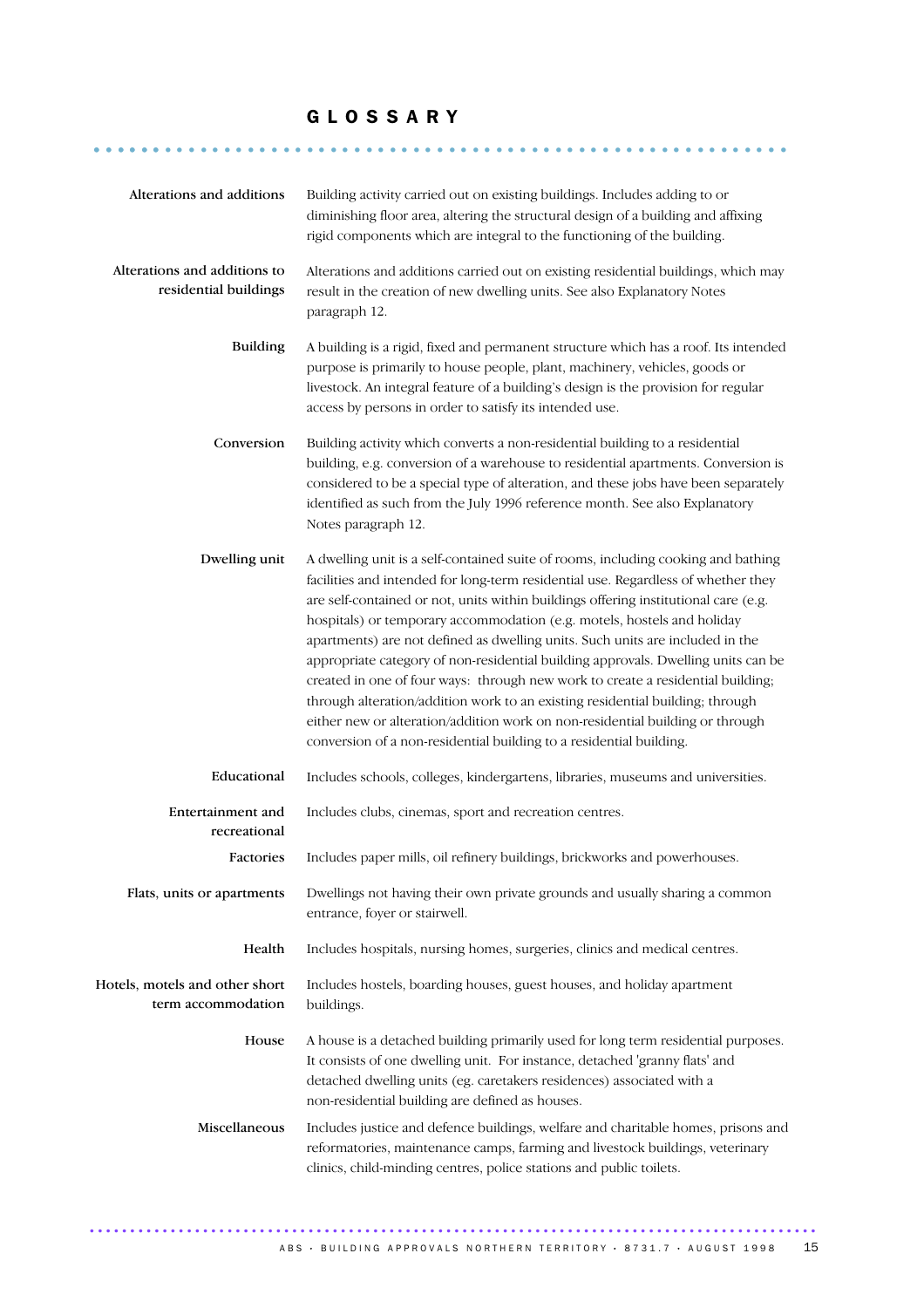#### G L O S S A R Y

........................................................... ......

| New building work                                   | Building activity which will result in the creation of a building which previously<br>did not exist.                                                                                                                                                                                                                                                                                                                                                                                                                                                                                                                                                                                                                                                                                                                                                            |  |
|-----------------------------------------------------|-----------------------------------------------------------------------------------------------------------------------------------------------------------------------------------------------------------------------------------------------------------------------------------------------------------------------------------------------------------------------------------------------------------------------------------------------------------------------------------------------------------------------------------------------------------------------------------------------------------------------------------------------------------------------------------------------------------------------------------------------------------------------------------------------------------------------------------------------------------------|--|
| New other residential<br>buildings                  | Building activity which will result in the creation of a residential building other<br>than a house, which previously did not exist.                                                                                                                                                                                                                                                                                                                                                                                                                                                                                                                                                                                                                                                                                                                            |  |
| New residential                                     | Building activity which will result in the creation of any residential building<br>(house or other residential) which previously did not exist.                                                                                                                                                                                                                                                                                                                                                                                                                                                                                                                                                                                                                                                                                                                 |  |
| Non-residential building                            | A non-residential building is primarily intended for purposes other than long<br>term residential purposes. Note that, on occasions, one or more dwelling units<br>may be created through non-residential building activity. Prior to the April 1998<br>issue of this publication, they have been included in the 'Conversions, etc.'<br>column in tables showing dwelling units approved. They are now identified<br>separately (e.g. see table 7). However, the value of these dwelling units cannot be<br>separated out from that of the non-residential building which they are part of,<br>therefore the value associated with these remain in the appropriate<br>Non-residential category.                                                                                                                                                                |  |
| Offices                                             | Includes banks, post offices and council chambers.                                                                                                                                                                                                                                                                                                                                                                                                                                                                                                                                                                                                                                                                                                                                                                                                              |  |
| Other business premises                             | Includes warehouses, service stations, transport depots and terminals, electricity<br>substation buildings, telephone exchanges, broadcasting and film studios.                                                                                                                                                                                                                                                                                                                                                                                                                                                                                                                                                                                                                                                                                                 |  |
| Other dwellings                                     | Includes all dwellings other than houses. They can be created by: the creation of<br>new other residential buildings (e.g. flats); alteration/addition work to an existing<br>residential building; either new or alteration/addition work on non-residential<br>building; conversion of a non-residential building to a residential building<br>creating more than one dwelling unit.                                                                                                                                                                                                                                                                                                                                                                                                                                                                          |  |
| Other residential building                          | An other residential building is a building other than a house primarily used for<br>long-term residential purposes. An other residential building contains more than<br>one dwelling unit. Other residential buildings are coded to the following<br>categories: semi-detached, row or terrace house or townhouse with one storey;<br>semi-detached, row or terrace house or townhouse with two or more storeys;<br>flat, unit or apartment in a building of one or two storeys; flat, unit or apartment<br>in a building of three storeys; flat, unit or apartment in a building of four or more<br>storeys; flat, unit or apartment attached to a house; other/number of storeys<br>unknown. The latter two categories are included with the semi-detached, row or<br>terrace house or townhouse with one storey category in table 9 of this<br>publication. |  |
| Religious                                           | Includes convents, churches, temples, mosques, monasteries and noviciates.                                                                                                                                                                                                                                                                                                                                                                                                                                                                                                                                                                                                                                                                                                                                                                                      |  |
| Residential building                                | A residential building is a building consisting of one or more dwelling units.<br>Residential buildings can be either houses or other residential buildings.                                                                                                                                                                                                                                                                                                                                                                                                                                                                                                                                                                                                                                                                                                    |  |
| Semi-detached, row or terrace<br>houses, townhouses | Dwellings having their own private grounds with no other dwellings above or<br>below.                                                                                                                                                                                                                                                                                                                                                                                                                                                                                                                                                                                                                                                                                                                                                                           |  |
| <b>Shops</b>                                        | Includes retail shops, restaurants, taverns and shopping arcades.                                                                                                                                                                                                                                                                                                                                                                                                                                                                                                                                                                                                                                                                                                                                                                                               |  |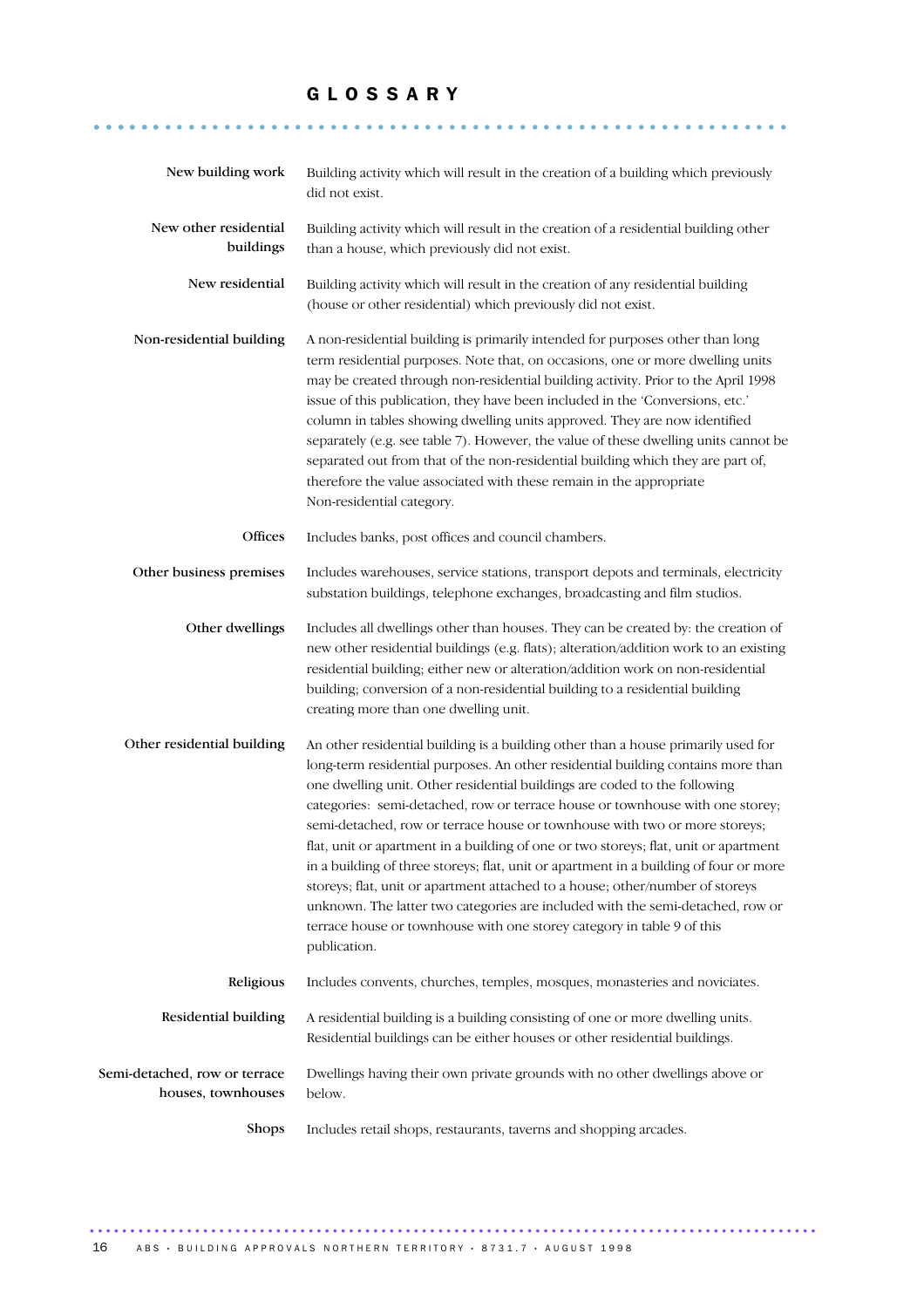#### SELF-HELP ACCESS TO STATISTICS

| PHONE           | Call 1900 986 400 for the latest statistics on CPI, Labour<br>Force, Earnings, National Accounts, Balance of Payments<br>and other topics (call cost is 75c per minute).                   |
|-----------------|--------------------------------------------------------------------------------------------------------------------------------------------------------------------------------------------|
| <b>INTERNET</b> | http://www.abs.gov.au                                                                                                                                                                      |
| LIBRARY         | A range of ABS publications is available from public and<br>tertiary libraries Australia wide. Contact your nearest library<br>to determine whether it has the ABS statistics you require. |

#### WHY NOT SUBSCRIBE?

| PHONE | $+61$ 1300 366 323 |
|-------|--------------------|
| FAX   | +61 03 9615 7848   |

#### **CONTACTING THE ABS**

ABS provides a range of services, including: a telephone inquiry service; information consultancy tailored to your needs; survey, sample and questionnaire design; survey evaluation and methodological reviews; and statistical training.

| <b>INQUIRIES</b> |                                                      | By phone     | By fax       |  |  |
|------------------|------------------------------------------------------|--------------|--------------|--|--|
|                  | Canberra                                             | 02 6252 6627 | 02 6253 1404 |  |  |
|                  | Sydney                                               | 02 9268 4611 | 02 9268 4668 |  |  |
|                  | Melbourne                                            | 03 9615 7755 | 03 9615 7798 |  |  |
|                  | <b>Brisbane</b>                                      | 07 3222 6351 | 07 3222 6283 |  |  |
|                  | Perth                                                | 08 9360 5140 | 08 9360 5955 |  |  |
|                  | Adelaide                                             | 08 8237 7100 | 08 8237 7566 |  |  |
|                  | Hobart                                               | 03 6222 5800 | 03 6222 5995 |  |  |
|                  | Darwin                                               | 08 8943 2111 | 08 8981 1218 |  |  |
| POST             | Client Services, ABS, PO Box 10, Belconnen, ACT 2616 |              |              |  |  |
| EMAIL            | client.services@abs.gov.au                           |              |              |  |  |



**RRP \$15.00**

Commonwealth of Australia 1998